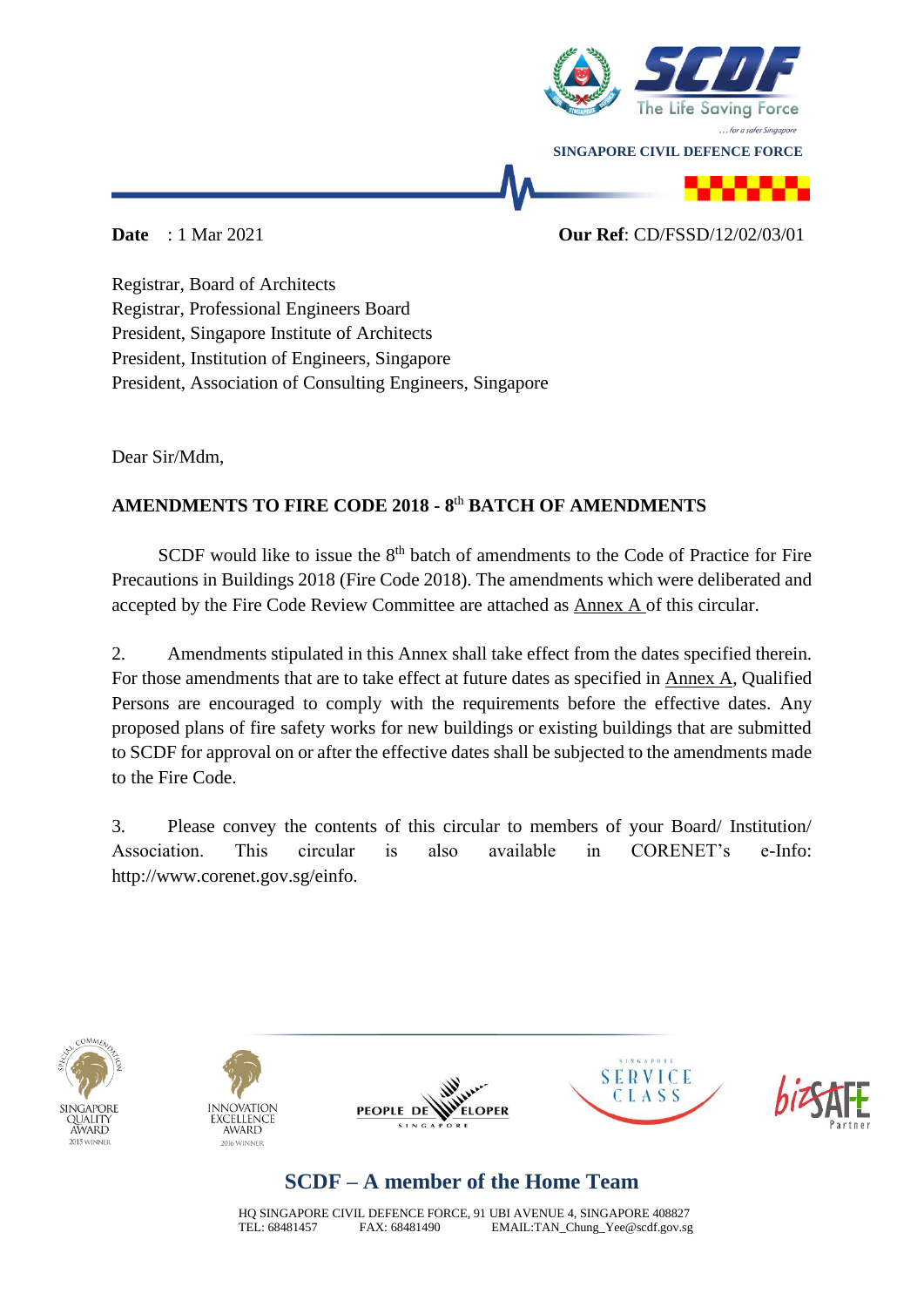4. For general queries, you may contact Mr Randy Tan at DID: 68481461 or Mr Tan Yi Yang at DID: 68481734. However, for specific issue relating to the reinstatement of ductless jet fan clauses and edits made to regulated fire safety products/materials, please contact performance-based team at 6848 1744 and CPT Daven Tan at 68481408 respectively.

Yours faithfully

(transmitted via email)

LTC Tan Chung Yee for Commissioner Singapore Civil Defence Force

Distribution list

CEO, BCA CEO, URA CEO, HDB CEO, JTC CE, LTA CE, Enterprise Singapore President, REDAS President, IFE President, SISV President, FSMAS President, SCAL Honorary Secretary, SPM Manager (Fire Safety & Building Control Unit), DSTA SCDF Fire Safety Standing Committee Fire Code Review Committee











## **SCDF – A member of the Home Team**

HQ SINGAPORE CIVIL DEFENCE FORCE, 91 UBI AVENUE 4, SINGAPORE 408827<br>TEL: 68481457 FAX: 68481490 EMAIL:TAN Chung Yee@scdf.gov.sg EMAIL: TAN Chung Yee@scdf.gov.sg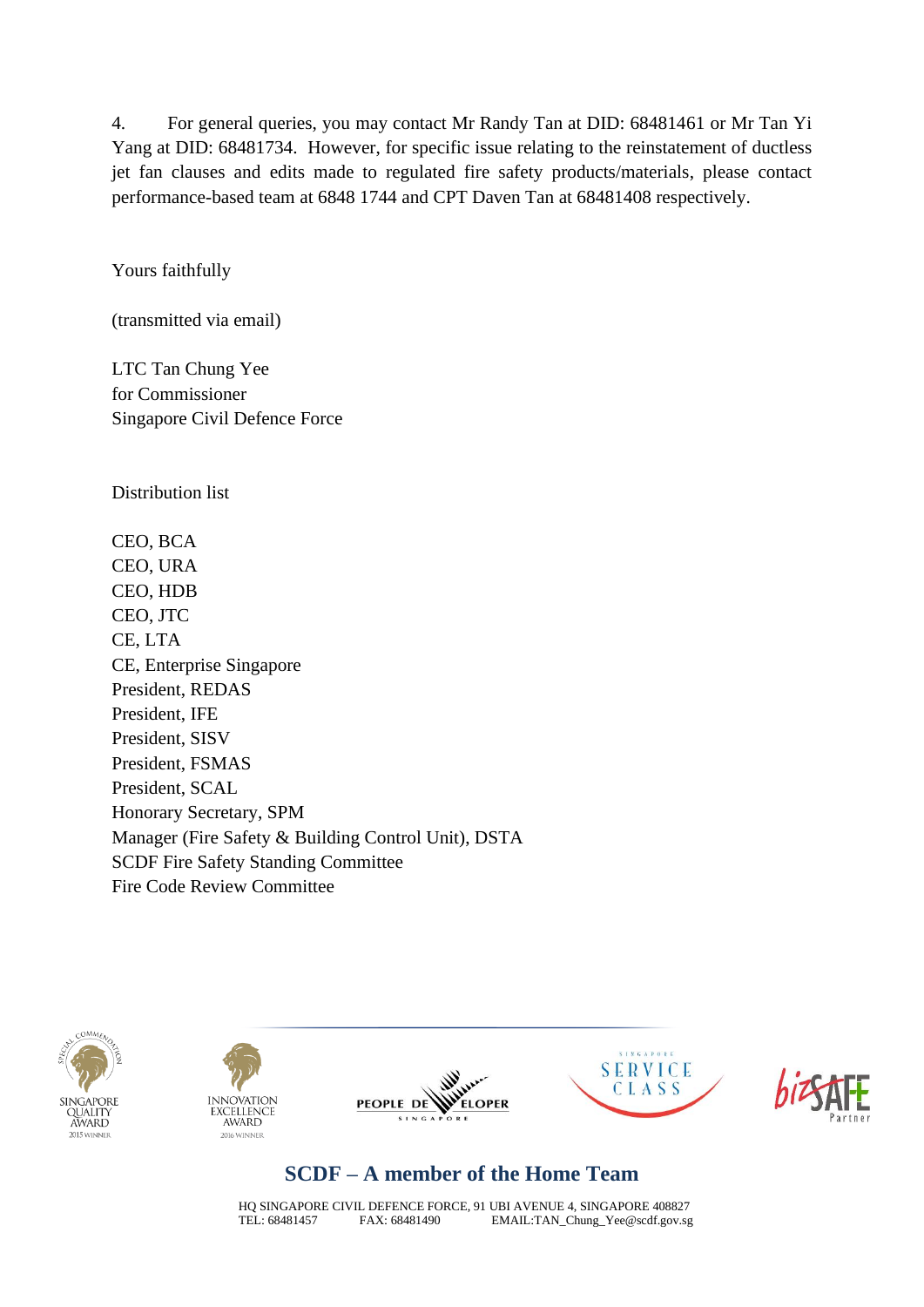| S/N            | <b>Clause No</b> | <b>Amendment</b><br><b>Date</b> | <b>Effective</b><br><b>Date</b> | <b>Clause Status</b> | <b>Clause Before Amendment</b>                                                                                                                                                                                       | <b>Clause After Amendment</b>                                                                                                                                                                                                         |
|----------------|------------------|---------------------------------|---------------------------------|----------------------|----------------------------------------------------------------------------------------------------------------------------------------------------------------------------------------------------------------------|---------------------------------------------------------------------------------------------------------------------------------------------------------------------------------------------------------------------------------------|
|                | 1.1.2            | 01/03/2021                      | 01/03/2021                      | Clarification        | Fire safety requirements for laboratories<br>handling hazardous chemicals                                                                                                                                            | Fire safety requirements for laboratories<br>handling hazardous chemicals                                                                                                                                                             |
|                |                  |                                 |                                 |                      | For<br>laboratory<br>storing<br>and<br>using<br>chemicals/HazMat shall be in compliance<br>with NFPA 45, except for the Maximum<br>Allowable Quantity (MAQ) which shall<br>comply with the figures released by SCDF. | For laboratory Laboratories storing and using<br>chemicals/HazMat shall be in compliance<br>comply with SS 641NFPA 45, except for the<br>Maximum Allowable Quantity (MAQ)<br>which shall comply with the figures released<br>by SCDF. |
|                |                  |                                 |                                 |                      |                                                                                                                                                                                                                      | Note: Table 9.8K & Table 9.8L will be<br>omitted from the Fire Code.                                                                                                                                                                  |
| $\overline{2}$ | 1.1.6            | 01/03/2021                      | 01/03/2021                      | Clarification        | Nil                                                                                                                                                                                                                  | Fire safety requirements for open plant<br>processing structure                                                                                                                                                                       |
|                |                  |                                 |                                 |                      |                                                                                                                                                                                                                      | The design of open plant processing facilities<br>in the oil, chemical and process industries<br>shall comply with SS 634.                                                                                                            |
| $\overline{3}$ | 1.1.7            | 01/03/2021                      | 01/03/2021                      | Clarification        | Nil                                                                                                                                                                                                                  | Fire safety requirements for pipeline service<br>corridors                                                                                                                                                                            |
|                |                  |                                 |                                 |                      |                                                                                                                                                                                                                      | The design, construction and operation of<br>pipeline service corridors shall comply with<br>SS 512.                                                                                                                                  |
| 4              | 1.1.8            | 01/03/2021                      | 01/03/2021                      | Clarification        | Nil                                                                                                                                                                                                                  | Fire safety requirement for storage of<br>flammable liquids                                                                                                                                                                           |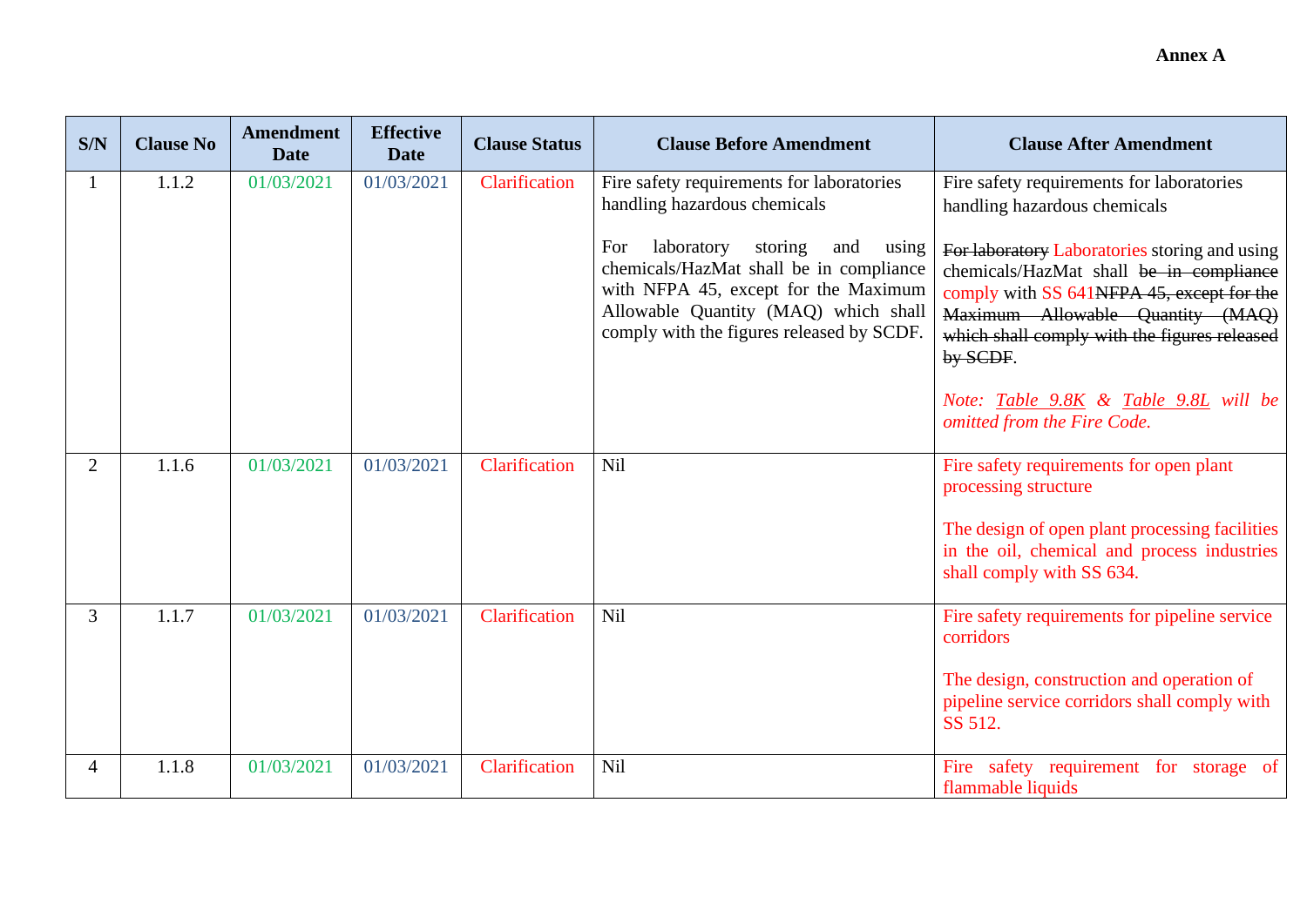|   |            |            |            |                           |                                                                                                                                                                                                                                                                                                                                                                                                                                                                  | The safe storage of flammable liquids shall<br>comply with SS 532.                                                                                                                                                                                                                                                                                                                                                                                                                                                                                                                                                                                                                                 |
|---|------------|------------|------------|---------------------------|------------------------------------------------------------------------------------------------------------------------------------------------------------------------------------------------------------------------------------------------------------------------------------------------------------------------------------------------------------------------------------------------------------------------------------------------------------------|----------------------------------------------------------------------------------------------------------------------------------------------------------------------------------------------------------------------------------------------------------------------------------------------------------------------------------------------------------------------------------------------------------------------------------------------------------------------------------------------------------------------------------------------------------------------------------------------------------------------------------------------------------------------------------------------------|
| 5 | 2.3.1      | 01/03/2021 | 01/09/2021 | Revised/<br>Clarification | General<br>Means of escape shall be provided for<br>a.<br>all buildings by one or more of the<br>facilities listed herein. Access and<br>exit facilities not specifically covered<br>in this Code shall not be used without<br>the approval of the SCDF. Required<br>exits shall be kept readily accessible,<br>and doors shall be openable and<br>unobstructed at all times during the<br>occupancy of the building.<br>$\mathbf b$ .<br>Exit staircase signage | General<br>Means of escape shall be provided for<br>a.<br>all buildings by one or more of the<br>facilities listed herein. Access and exit<br>facilities not specifically covered in<br>this Code shall not be used without the<br>approval of the SCDF. Required exits<br>shall be kept readily accessible, and<br>doors<br>shall<br>be openable<br>and<br>unobstructed at all times during the<br>occupancy of the building. Any future<br>gate/door<br>grille<br>swing<br>from<br>units/service shaft into the common<br>areas shall be indicated with dotted<br>lines on building plans to show the<br>egress requirements are met, despite<br>the door swing.<br>Exit staircase signage<br>b. |
|   |            |            |            |                           |                                                                                                                                                                                                                                                                                                                                                                                                                                                                  |                                                                                                                                                                                                                                                                                                                                                                                                                                                                                                                                                                                                                                                                                                    |
| 6 | 2.3.3c.(5) | 01/03/2021 | 01/03/2021 | Clarification             | (4)<br>There shall be no unprotected<br>openings of occupancy area or<br>combustible material/construction<br>within 3m from discharge point of<br>the exit staircase (both internal and                                                                                                                                                                                                                                                                         | There shall<br>(4)<br>be no<br>unprotected<br>openings of<br>occupancy area or<br>combustible<br>material/construction<br>within 3m from discharge point of the<br>exit staircase (both internal and                                                                                                                                                                                                                                                                                                                                                                                                                                                                                               |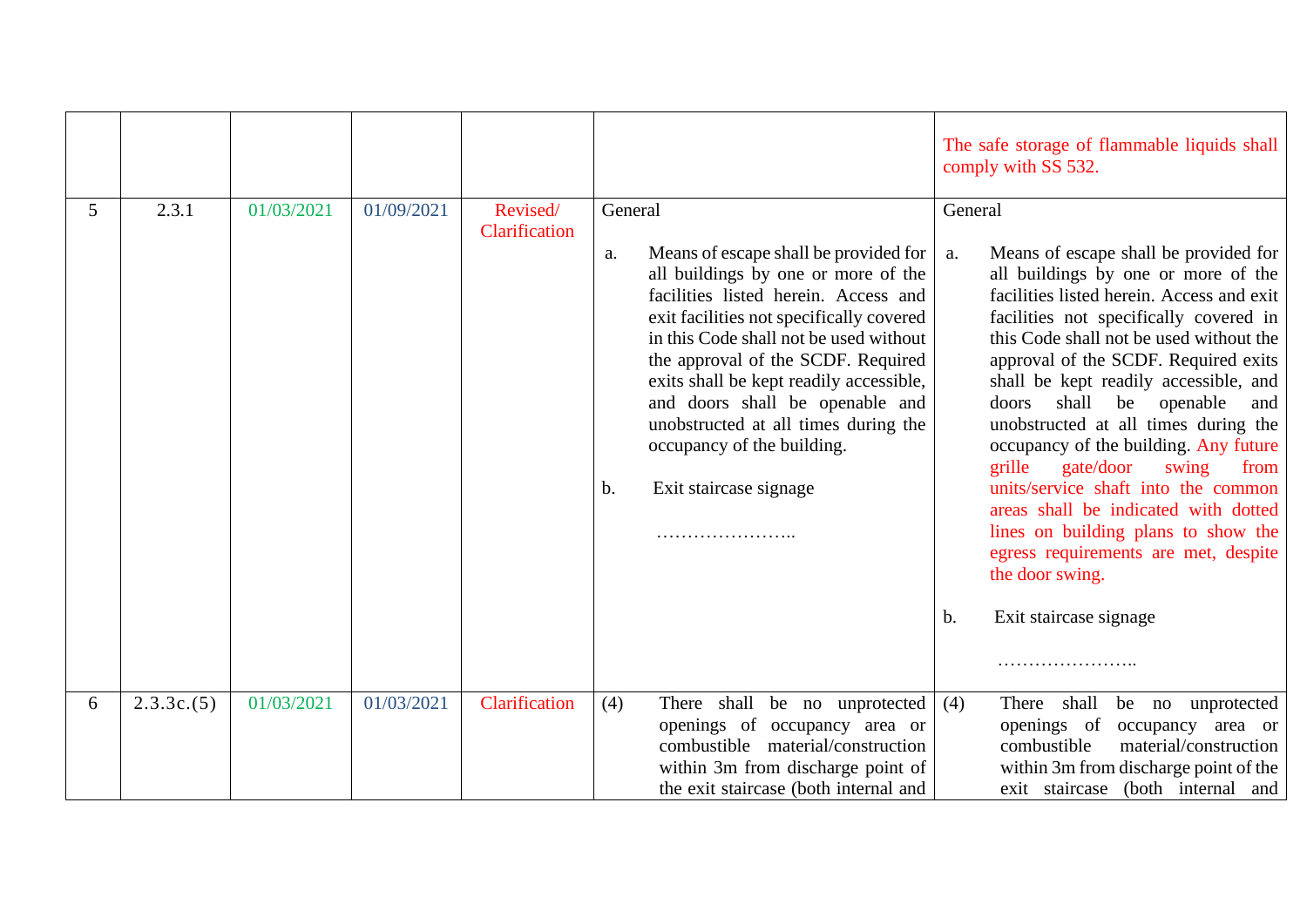|        |         |            |            |                           | external). This distance can be<br>reduced to 1.5m if the unprotected<br>openings are along the same plane<br>of the staircase exit. | This distance can be<br>external).<br>reduced to 1.5m if the unprotected<br>openings are along the same plane of<br>the staircase exit.<br>There shall be no obstruction or<br>(5)<br>object<br>encroaching,<br>any<br>including any door swinging,<br>onto the egress path at the<br>discharge point of the exit<br>staircase. The width of the<br>egress path at the discharge<br>point shall not be less than the<br>width of the exit staircase.                                                                                                                                                                                                                                 |
|--------|---------|------------|------------|---------------------------|--------------------------------------------------------------------------------------------------------------------------------------|--------------------------------------------------------------------------------------------------------------------------------------------------------------------------------------------------------------------------------------------------------------------------------------------------------------------------------------------------------------------------------------------------------------------------------------------------------------------------------------------------------------------------------------------------------------------------------------------------------------------------------------------------------------------------------------|
| $\tau$ | 3.8.6c. | 01/03/2021 | 01/09/2021 | Revised/<br>Clarification | Nil                                                                                                                                  | Any door fitted to an opening in protecting<br>structure of a shaft containing services, such<br>as electrical and telecommunication cables,<br>pipes (including gas pipe in separate shaft),<br>ducts etc., is not required to comply with the<br>requirements in $Cl.2.3.9d.(2)$ if it is fitted<br>with a self-closing device. Rising mains and<br>hose reel doors shall not be fitted with self-<br>closing device and shall comply with the<br>stipulated corridor width when the door is in<br>its fully opened position. Areas within the<br>swing paths of the rising mains and hose reel<br>shall<br>be<br>of<br>doors<br>clear<br>any<br>obstruction/storage at all times. |
| 8      | 4.2.2h. | 01/03/2021 | 01/09/2021 | Revised/<br>Clarification | Obstruction<br>h.                                                                                                                    | Obstruction<br>h.                                                                                                                                                                                                                                                                                                                                                                                                                                                                                                                                                                                                                                                                    |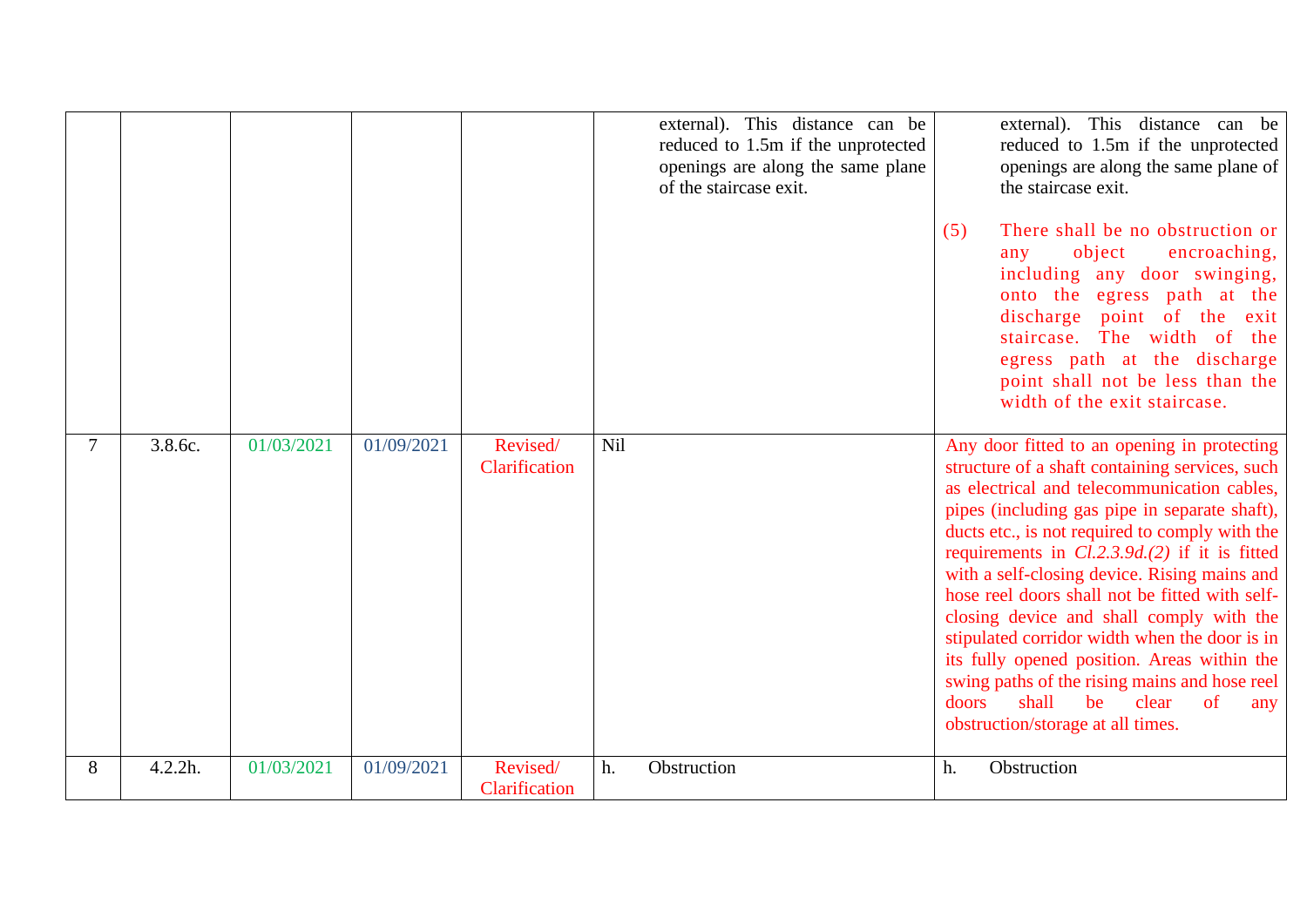|  |  | Fire engine accessways/fire engine<br>access roads shall be kept clear of<br>obstructions at all times. Plants, trees<br>or other fixtures shall not obstruct<br>the path between the fire engine<br>accessway and fire access openings. | Fire engine accessways/fire engine<br>access roads shall be kept clear of<br>obstructions at all times. Plants, trees,<br>or other fixtures shall not obstruct the<br>path between the fire engine<br>accessway and fire access openings.                                                   |
|--|--|------------------------------------------------------------------------------------------------------------------------------------------------------------------------------------------------------------------------------------------|---------------------------------------------------------------------------------------------------------------------------------------------------------------------------------------------------------------------------------------------------------------------------------------------|
|  |  |                                                                                                                                                                                                                                          | <b>Exception</b><br>Where an access control system<br>(a)<br>for unmanned building (exclude                                                                                                                                                                                                 |
|  |  |                                                                                                                                                                                                                                          | PG I building) such as a barrier,<br>sliding/swing gate, etc. is<br>provided at the entrance into the<br>development, such systems                                                                                                                                                          |
|  |  |                                                                                                                                                                                                                                          | (i)<br>shall automatically open<br>upon detection of<br>firefighting appliances<br>(such as In-vehicle Unit)<br>(IU) for emergency<br>vehicles) or activation of<br>the building fire alarm,<br>and shall remain open<br>until the access control<br>system has been<br>manually reset; and |
|  |  |                                                                                                                                                                                                                                          | (ii)<br>shall be arranged to open<br>automatically from a<br>fail-safe manual override<br>device located 1.2m                                                                                                                                                                               |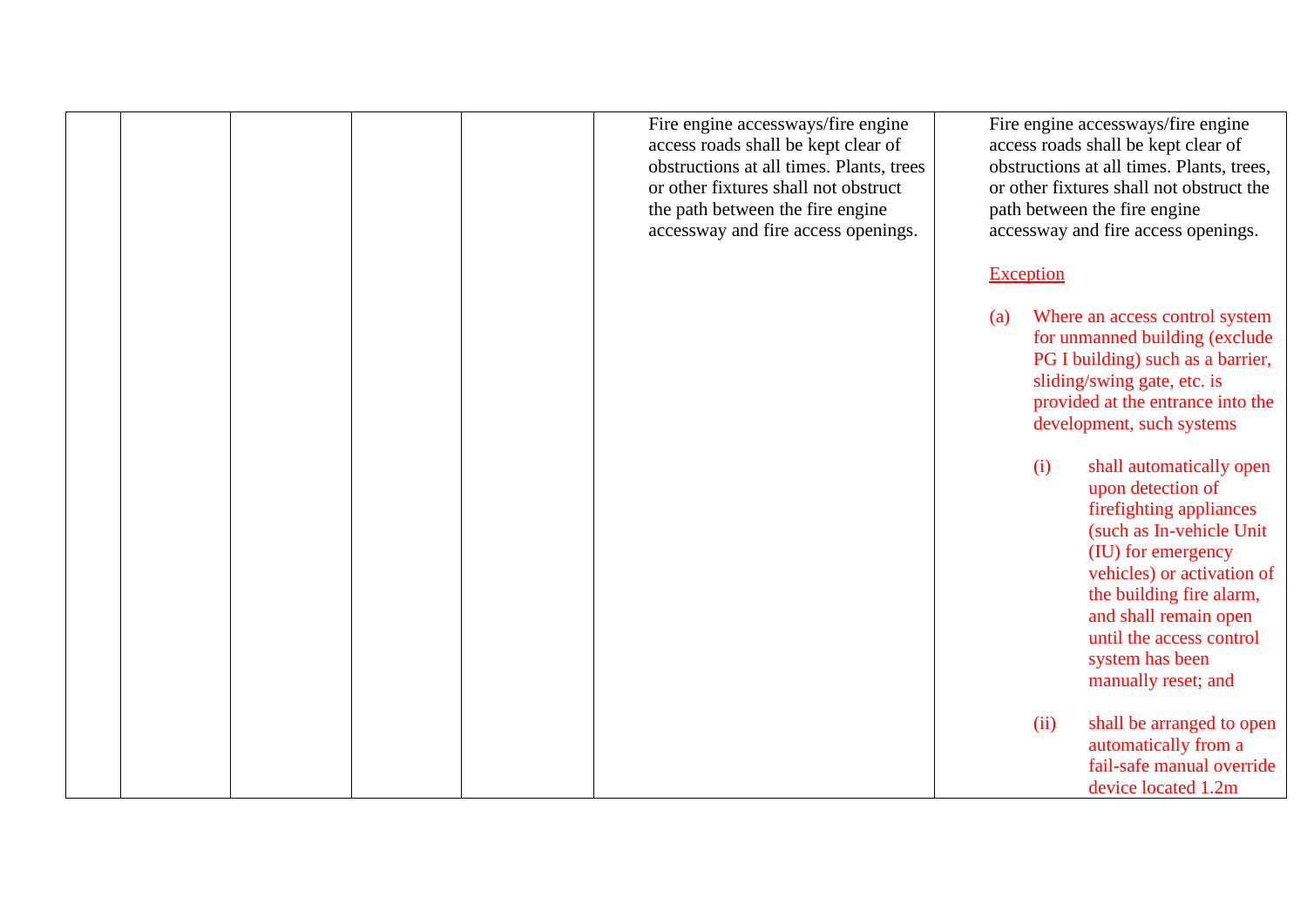|   |         |            |            |                           |     | (2)                                              | above the floor and<br>within 1.5m facing the<br>external side of the<br>development, with the<br>manual override device<br>readily accessible and<br>clearly identified by a<br>sign that reads<br>"Emergency Release".<br>For manned building, the barrier<br>at the entrance into the<br>development shall be<br>immediately opened/removed<br>upon building's fire alarm<br>activation. |
|---|---------|------------|------------|---------------------------|-----|--------------------------------------------------|---------------------------------------------------------------------------------------------------------------------------------------------------------------------------------------------------------------------------------------------------------------------------------------------------------------------------------------------------------------------------------------------|
| 9 | 4.2.21. | 01/03/2021 | 01/09/2021 | Revised/<br>Clarification | Nil | engine access road<br>provides<br>Diagram 4.2.21 | Bi-directional fire engine accessway/fire<br>For buildings with vehicular entries/exits that<br>bi-directional<br>both<br>access,<br>directions shall be designed with sufficient<br>turning radius and width to allow firefighting<br>appliances to manoeuvre along the fire<br>engine accessway/fire engine access road in<br>the intended traffic direction as shown in                  |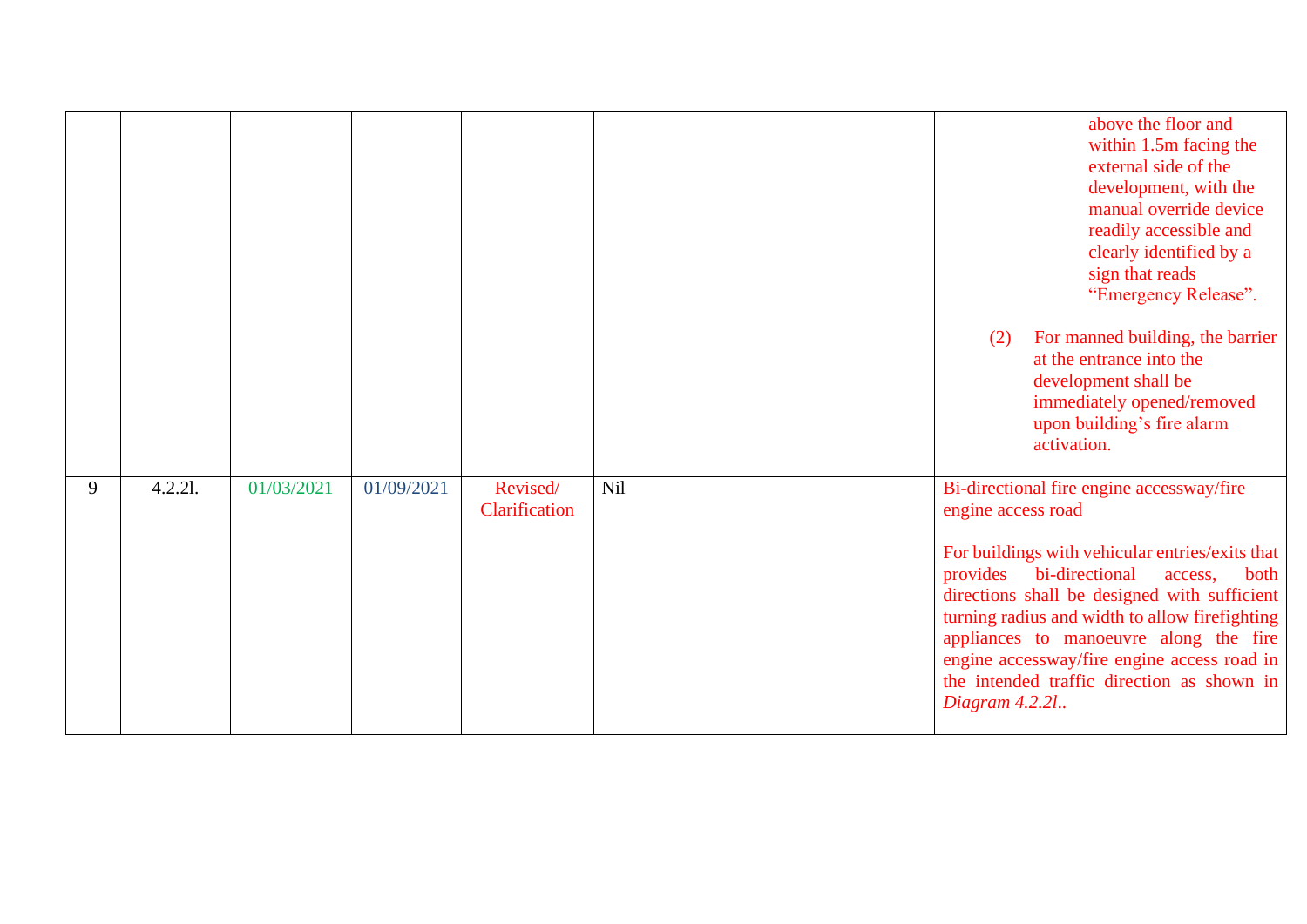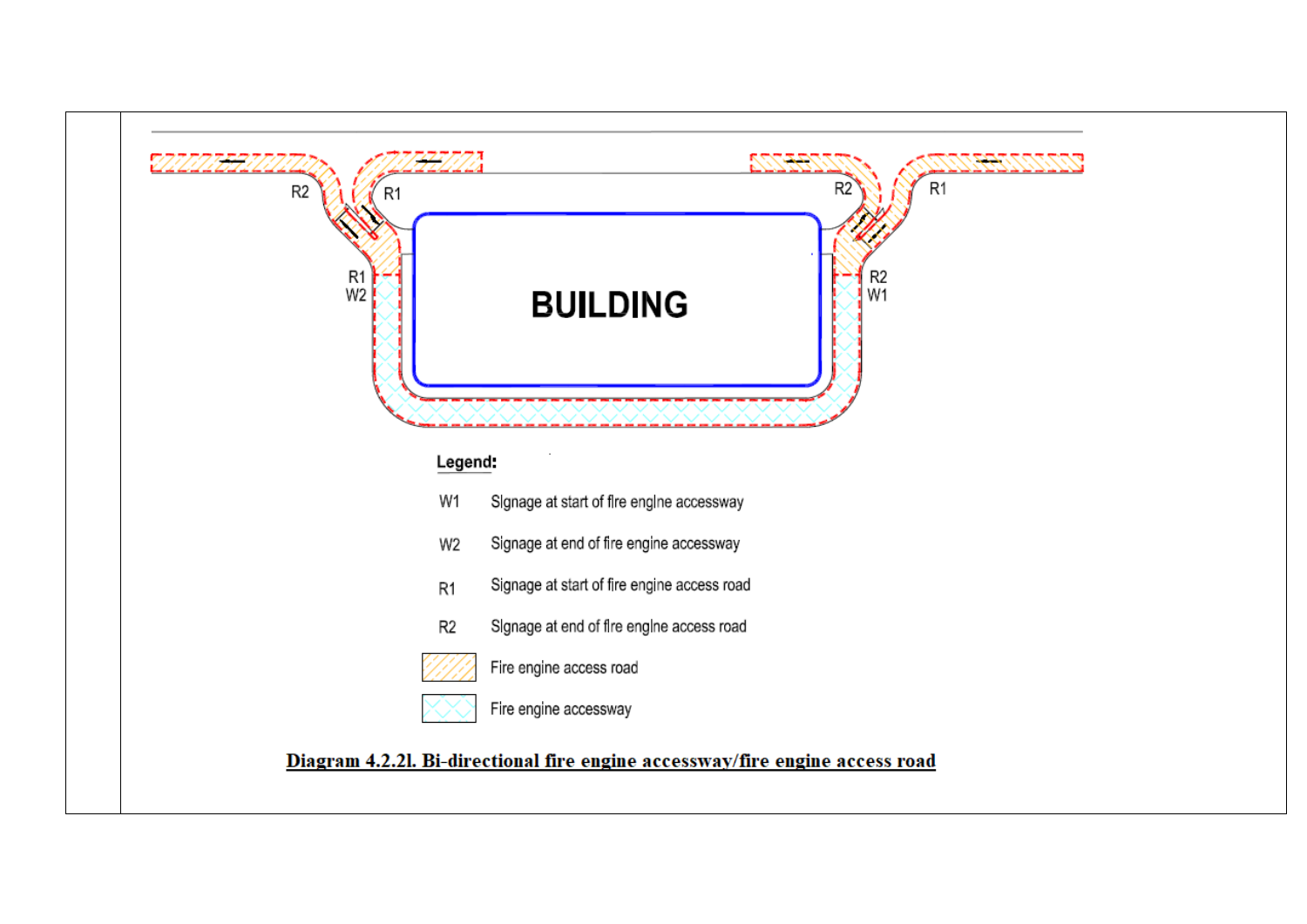| 10 | 6.2.8 | 01/03/2021 | 01/09/2021 | Revised/      | Hose reels |                                                                                                                                                                                                                                           | Hose reels |                                                                                                                                                                                                                        |
|----|-------|------------|------------|---------------|------------|-------------------------------------------------------------------------------------------------------------------------------------------------------------------------------------------------------------------------------------------|------------|------------------------------------------------------------------------------------------------------------------------------------------------------------------------------------------------------------------------|
|    |       |            |            | Clarification | a.         | Provision                                                                                                                                                                                                                                 | a.         | Provision                                                                                                                                                                                                              |
|    |       |            |            |               |            |                                                                                                                                                                                                                                           |            |                                                                                                                                                                                                                        |
|    |       |            |            |               |            | $(1)$ Hydraulic<br>rel(s)<br>hose<br>conforming to the requirements<br>in SS 575 shall be provided to<br>every storey of every building<br>regardless of building height.                                                                 |            | $(1)$ Hydraulic hose reel $(s)$<br>conforming to the requirements<br>in SS 575 shall be provided to<br>for every storey of every<br>building regardless of building<br>height.                                         |
|    |       |            |            |               |            | (2) Where a roof level is a non-<br>habitable floor, fire hose reels                                                                                                                                                                      |            | (2) Where a roof level is a non-                                                                                                                                                                                       |
|    |       |            |            |               |            | shall be provided to cover the<br>M&E plants/equipment.                                                                                                                                                                                   |            | habitable floor, fire hose reels<br>shall be provided to cover the                                                                                                                                                     |
|    |       |            |            |               | (3)        | Exemption                                                                                                                                                                                                                                 |            | M&E plants/equipment.                                                                                                                                                                                                  |
|    |       |            |            |               |            |                                                                                                                                                                                                                                           |            | (3) Exemption                                                                                                                                                                                                          |
|    |       |            |            |               |            | (a) PG I buildings.                                                                                                                                                                                                                       |            | (a) PG I buildings.                                                                                                                                                                                                    |
|    |       |            |            |               |            | (b) Non-residential occupancy<br>at the 1 <sup>st</sup> storey of a mixed<br>commercial-cum-<br>residential building<br><sub>or</sub><br>single storey standalone<br>building and fulfilling all<br>of<br>the<br>following<br>conditions: |            | (b) Non-residential occupancy<br>at the $1st$ storey of a mixed<br>commercial-cum-residential<br>building or single storey<br>standalone building, which<br>fulfils and fulfilling all of<br>the following conditions: |
|    |       |            |            |               |            | AFA<br>(i)<br>the<br>- of<br>non-<br>residential unit does<br>not exceed 150m <sup>2</sup> .                                                                                                                                              |            | AFA<br>of<br>the<br>(i)<br>non-<br>residential unit does not<br>exceed 150m <sup>2</sup> .                                                                                                                             |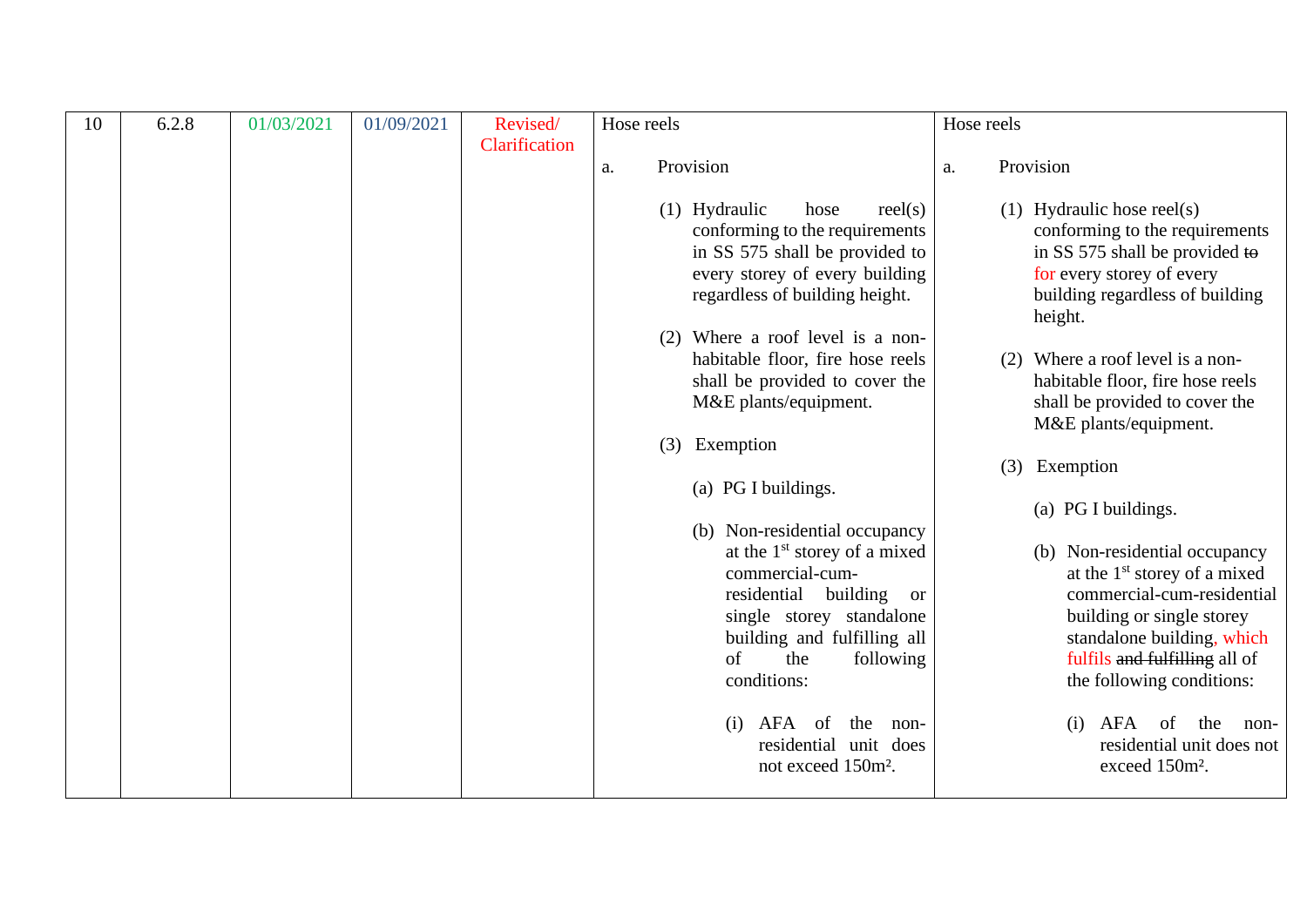|  |  |     | (ii) Individually<br>compartmented,<br>except for the parts of<br>the unit fronting and<br>within 3m from the<br>external. |     | (ii) Individually<br>compartmented, except<br>for the parts of the unit<br>fronting and within 3m<br>from the external<br>space. |
|--|--|-----|----------------------------------------------------------------------------------------------------------------------------|-----|----------------------------------------------------------------------------------------------------------------------------------|
|  |  |     | (iii) Not being used as an<br>eating establishment,<br>or for storage of<br>flammable materials.                           |     | (iii) Not being used as an<br>eating establishment, or<br>for storage of<br>flammable materials.                                 |
|  |  |     | (iv) Not being used as a<br>public entertainment<br>outlet.                                                                |     | (iv) Not being used as a<br>public entertainment<br>outlet.                                                                      |
|  |  |     | (v) Not belonging to PG<br>VI or VIII buildings.                                                                           |     | (v) Not belonging to PG<br>VI or VIII buildings.                                                                                 |
|  |  |     | (vi) Not being used as a<br>dormitory, hostel, etc.<br>where sleeping risk<br>is involved.                                 |     | (vi) Not being used as a<br>dormitory, hostel, etc.<br>where sleeping risk is<br>involved.                                       |
|  |  | (c) | Other standalone<br>buildings as follows:                                                                                  | (c) | Other standalone buildings<br>as follows:                                                                                        |
|  |  |     | Single-storey guard<br>(i)<br>houses.                                                                                      |     | Single-storey guard<br>(i)<br>houses.                                                                                            |
|  |  |     | Bin centres.<br>(i)                                                                                                        |     | Bin centres.<br>(ii)                                                                                                             |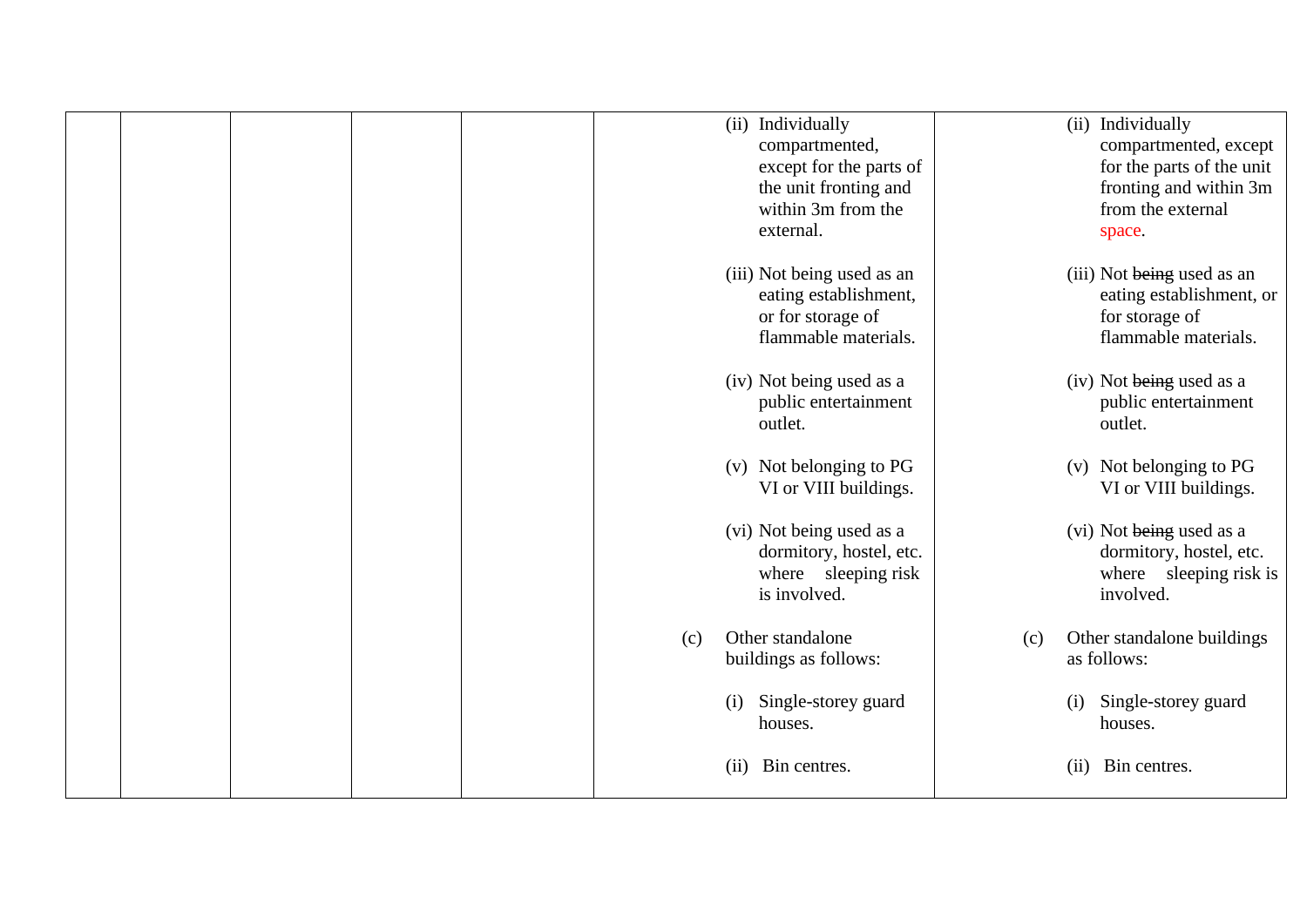|               |            |            |            |                                         | (iii) 22kV (and lower)<br>electrical substations.                                                                                                                                                                                                 | $(iii)$ 22kV (and lower)<br>electrical substations.                                                                                                                                                                                                                                                                                                                                                                                                                                       |
|---------------|------------|------------|------------|-----------------------------------------|---------------------------------------------------------------------------------------------------------------------------------------------------------------------------------------------------------------------------------------------------|-------------------------------------------------------------------------------------------------------------------------------------------------------------------------------------------------------------------------------------------------------------------------------------------------------------------------------------------------------------------------------------------------------------------------------------------------------------------------------------------|
|               |            |            |            |                                         | (iv) Open-sided sheds<br>(excluding those for<br>PG VI and VIII<br>usages) with floor<br>areas not exceeding<br>$200m2$ and openings<br>that constitute not less<br>than 80% of the<br>perimeter wall area<br>(measured along the<br>roof eaves). | (iv) Open-sided sheds<br>(excluding those for PG<br>VI and VIII usages)<br>with floor areas AFA<br>not exceeding $200m^2$<br>and openings that<br>constitute not less than<br>80% of the perimeter<br>wall area (measured<br>along the roof eaves).<br>Domestic water supply,<br>(v)<br>rainwater, wastewater,<br>sewage pumping<br>stations with AFA not<br>exceeding $300m²$ .                                                                                                          |
| <sup>11</sup> | 7.4.4d(15) | 01/03/2021 | 01/03/2021 | Reinstatement<br>of past<br>requirement | Nil                                                                                                                                                                                                                                               | There shall be at least one viable<br>(15)<br>approach route (i.e. where acceptance<br>criteria for firefighters are in<br>$accordance \t with \t Cl.7.4.4g.$<br>and<br><i>Diagram</i> 7.4.4e.(4)-2) for<br>the<br>firefighters to any possible fire<br>location up to a distance of 5m from<br>that fire. As such, information as to<br>the viable approach route shall be<br>displayed at the main fire alarm<br>panel. This can be achieved by<br>arranging the sprinkler control zone |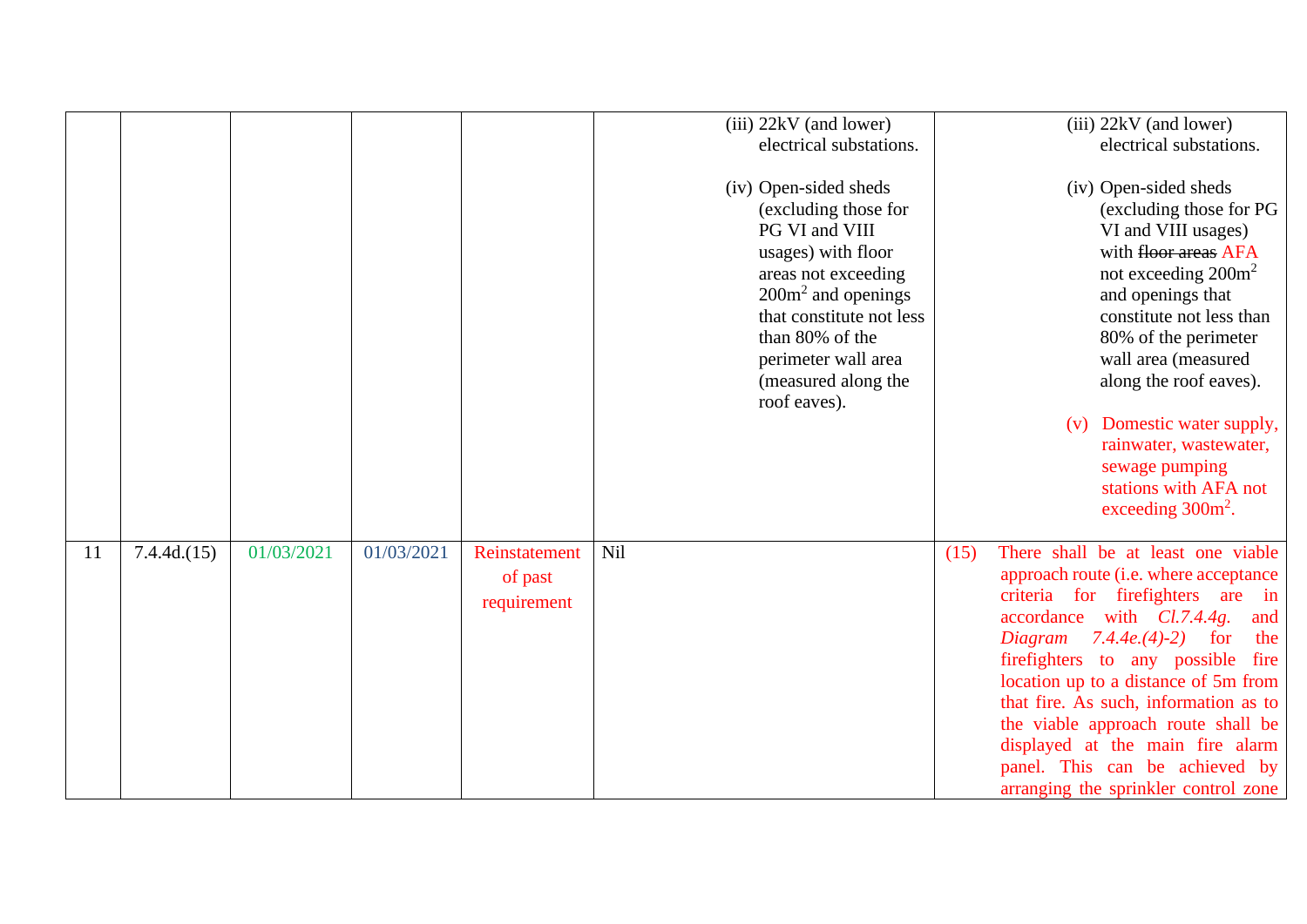|    |             |            |            |                                         |                                                                                                                                    | to correspond with that of the smoke<br>control zone. Upon detection of the<br>fire within a particular smoke control<br>zone / sprinkler zone, reference can<br>be made to the display showing the<br>viable approach route for that<br>particular smoke control zone.                                                                                                                                                                                                                                                                                                                                                                                                                                                                |
|----|-------------|------------|------------|-----------------------------------------|------------------------------------------------------------------------------------------------------------------------------------|----------------------------------------------------------------------------------------------------------------------------------------------------------------------------------------------------------------------------------------------------------------------------------------------------------------------------------------------------------------------------------------------------------------------------------------------------------------------------------------------------------------------------------------------------------------------------------------------------------------------------------------------------------------------------------------------------------------------------------------|
| 12 | 7.4.4.g.(1) | 01/03/2021 | 01/03/2021 | Reinstatement<br>of past<br>requirement | Exhaust fan design<br>The car park shall be provided with at<br>(1)<br>least 12 air changes per hour during a<br>fire.<br>(2)<br>. | Exhaust fan design<br>(1)<br>The car park shall be provided with at<br>least 12 air changes per hour during a<br>fire. A lower air change not less than 9<br>air changes can be permitted provided<br>the acceptance criteria stipulated in<br>the $Cl.7.4.4g.(1)(b)$ can be achieved<br>through fire modelling:<br>Hot smoke test / CFD fire<br>(a)<br>modelling<br>The effectiveness of the jet<br>fans system design shall be<br>demonstrated using hot smoke<br>test in accordance with<br>Cl.7.4.4j The heat release rate<br>of the fuel load for the hot<br>smoke test shall be at least<br>1MW. The relevant PE or Fire<br><b>Safety Engineer should decide</b><br>on the fire location(s) that is<br>(are) deemed most onerous |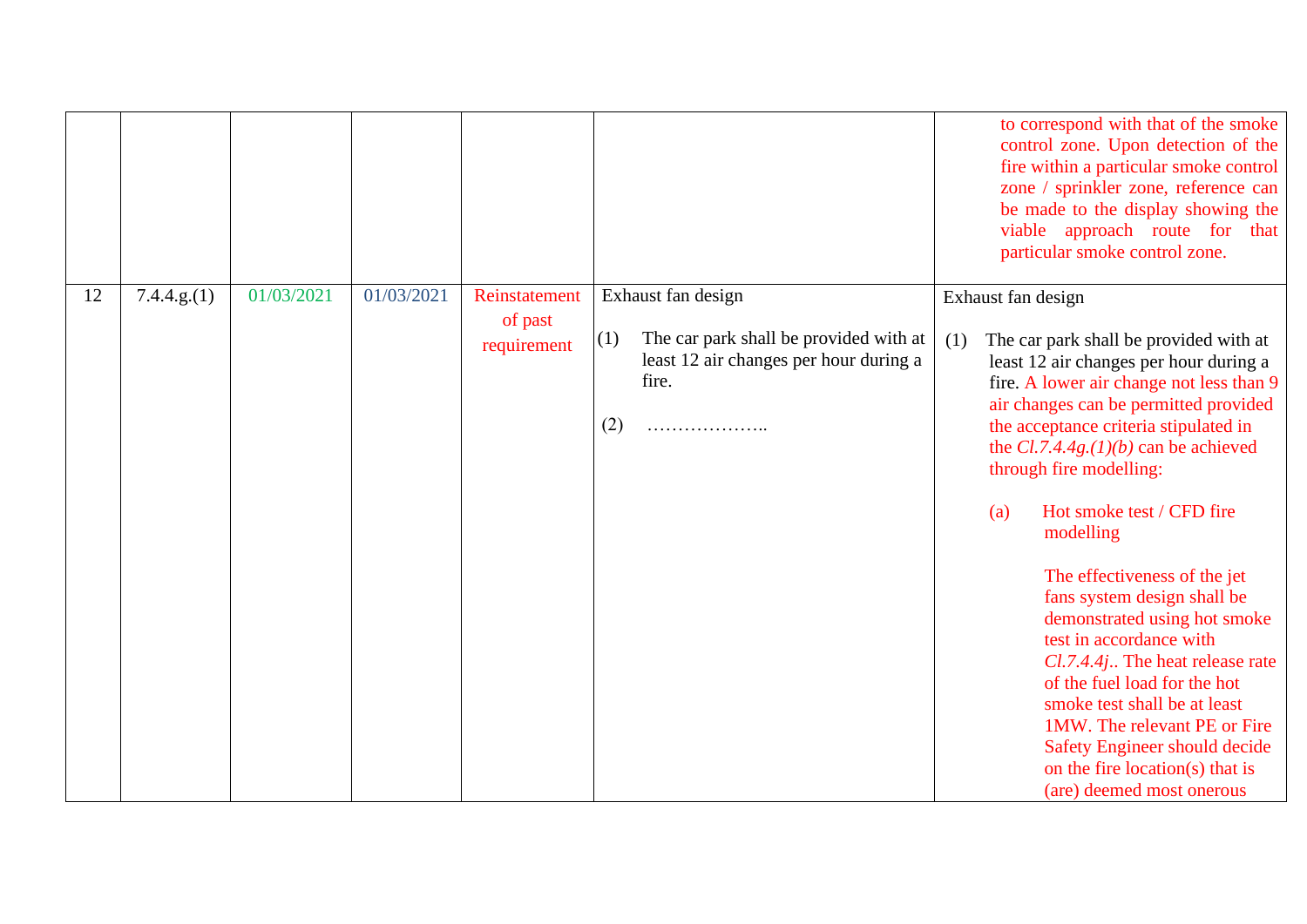|  |  |  |       | with justification. In addition              |
|--|--|--|-------|----------------------------------------------|
|  |  |  |       | to the hot smoke test,                       |
|  |  |  |       | <b>Computational Fluid</b>                   |
|  |  |  |       | Dynamics (CFD) fire                          |
|  |  |  |       | modelling will also be required              |
|  |  |  |       | in the following instances:                  |
|  |  |  |       |                                              |
|  |  |  | (i)   | If air change per hour is                    |
|  |  |  |       | smaller than 12.                             |
|  |  |  |       |                                              |
|  |  |  | (ii)  | If there are general goods                   |
|  |  |  |       | vehicle or coaches where                     |
|  |  |  |       | design fire size exceeds                     |
|  |  |  |       | 4 MW (i.e. car fire).                        |
|  |  |  | (iii) | If replacement air is a                      |
|  |  |  |       | combination of natural                       |
|  |  |  |       | and mechanical means.                        |
|  |  |  |       |                                              |
|  |  |  | (iv)  | If spacing of jet fans is                    |
|  |  |  |       | more than $\frac{2}{3}$ of the               |
|  |  |  |       | tested effective range.                      |
|  |  |  |       |                                              |
|  |  |  |       | The CFD study is to be                       |
|  |  |  |       | endorsed by a Fire Safety                    |
|  |  |  |       | Engineer (FSE) to verify the                 |
|  |  |  |       | conformance of the jet fans                  |
|  |  |  |       | system with the acceptance                   |
|  |  |  |       | criteria as stipulated in                    |
|  |  |  |       | <i>Cl.7.4.4g.</i> ( $1$ )( $b$ ). The FSE is |
|  |  |  |       | also required to put up a fire               |
|  |  |  |       | engineering report. Some of                  |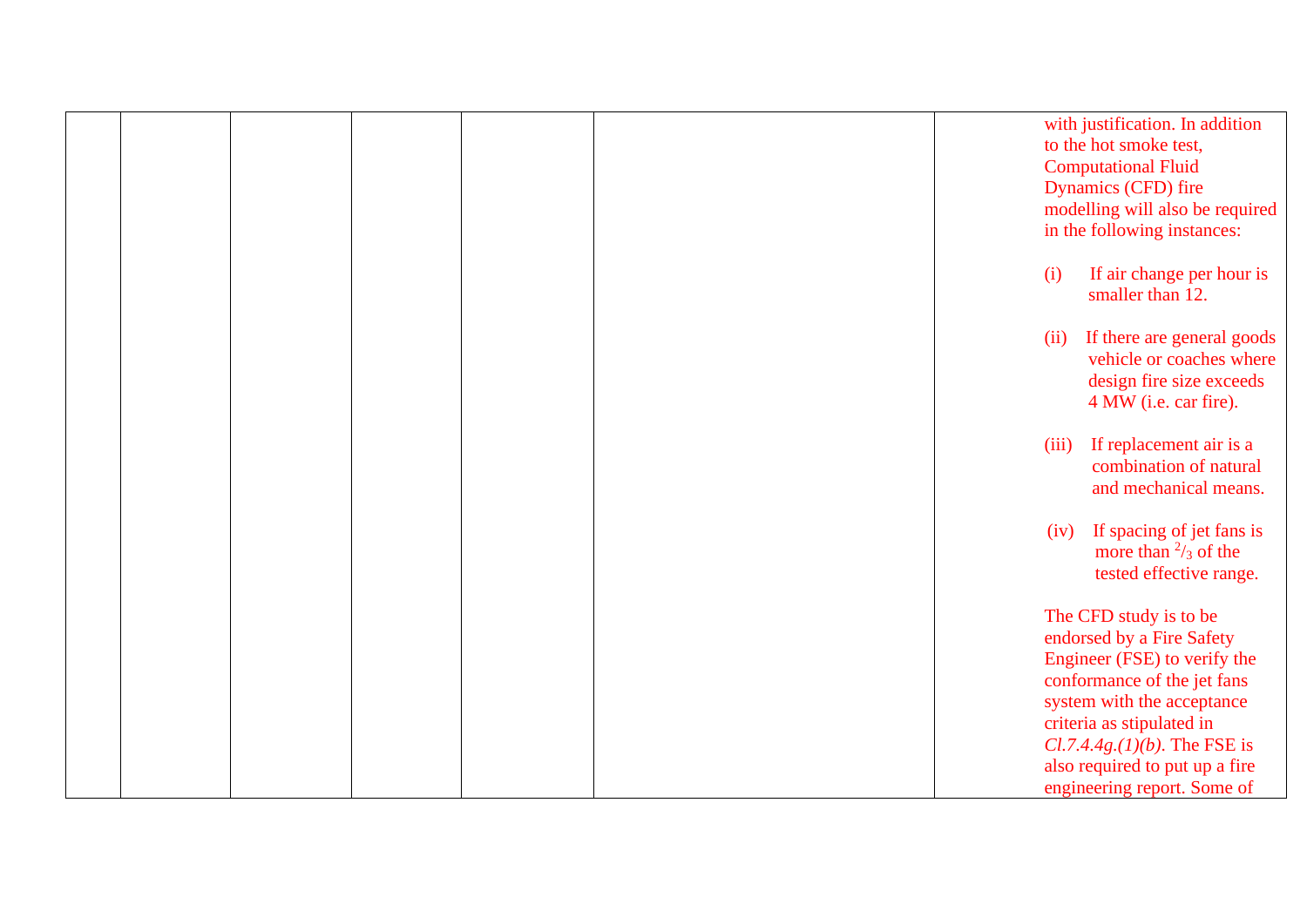|  |  |  |     | the accepted fire modelling<br>software includes FDS, Swift-<br>AVL, Fluent and Pheonics.                                                                                                                                                                                                                                                                                                                                                                                                                         |
|--|--|--|-----|-------------------------------------------------------------------------------------------------------------------------------------------------------------------------------------------------------------------------------------------------------------------------------------------------------------------------------------------------------------------------------------------------------------------------------------------------------------------------------------------------------------------|
|  |  |  | (b) | Acceptance criteria                                                                                                                                                                                                                                                                                                                                                                                                                                                                                               |
|  |  |  |     | Not more than $1000m^2$ of<br>(i)<br>the car park space can be<br>smoke-logged for at least<br>20 mins, regardless of<br>whether the fire is<br>located within the smoke<br>control zone or across<br>the zone boundaries<br>(Note: After the 20 mins)<br>duration, smoke is<br>expected to remain<br>confined within the<br>1000m <sup>2</sup> area). Within<br>this smoke-logged area,<br>there shall be at least 1<br>viable route for the<br>firefighters where the<br>following conditions are<br>satisfied: |
|  |  |  |     | Smoke temperature<br>*<br>shall not exceed<br>250°C at a height of<br>1.7m from floor level.                                                                                                                                                                                                                                                                                                                                                                                                                      |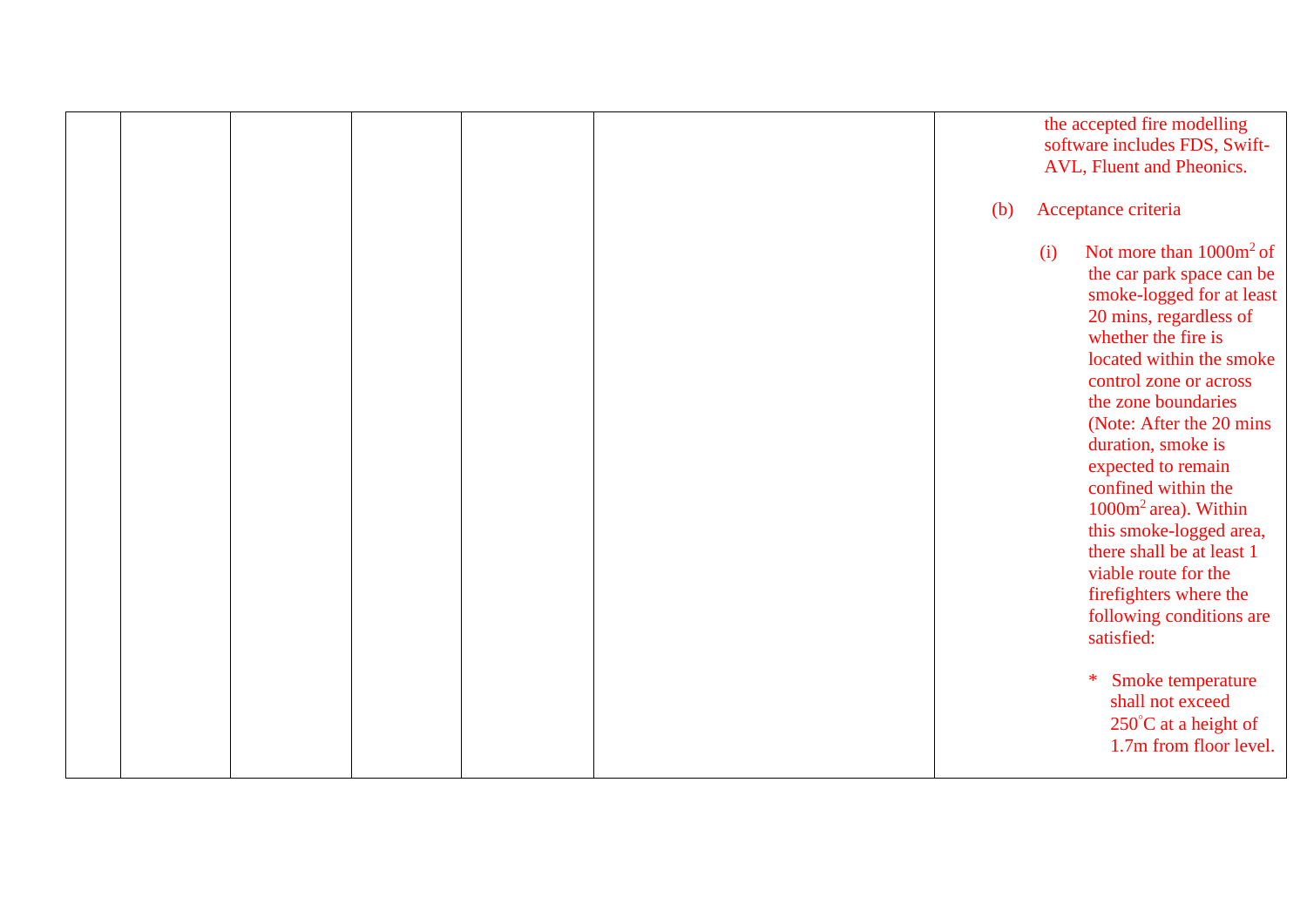|  |  |  | * Visibility shall not be<br>less than 5m at a<br>height of 1.7m from<br>floor level.                                                                                                                                                                                                                                                                                                                                    |
|--|--|--|--------------------------------------------------------------------------------------------------------------------------------------------------------------------------------------------------------------------------------------------------------------------------------------------------------------------------------------------------------------------------------------------------------------------------|
|  |  |  | These conditions shall<br>commence at a distance<br>of 5m from the fire<br>location in the direction<br>opposite to the induced<br>bulk air flow induced by<br>the jet fans. All other<br>areas outside the smoke-<br>logged area shall be kept<br>substantially free from<br>smoke i.e. smoke<br>temperature not more<br>than $60^{\circ}$ C and visibility<br>of at least 25m<br>(Diagrams 7.4.4e (4) - 1<br>$x^{2}$ . |
|  |  |  | (Note: If hot smoke test)<br>is performed, assessment<br>is to be made on the<br>operation of the jet fans<br>system, movement of<br>smoke towards the<br>extraction points and<br>smoke spread. The latter<br>2 aspects can be<br>generally verified using                                                                                                                                                              |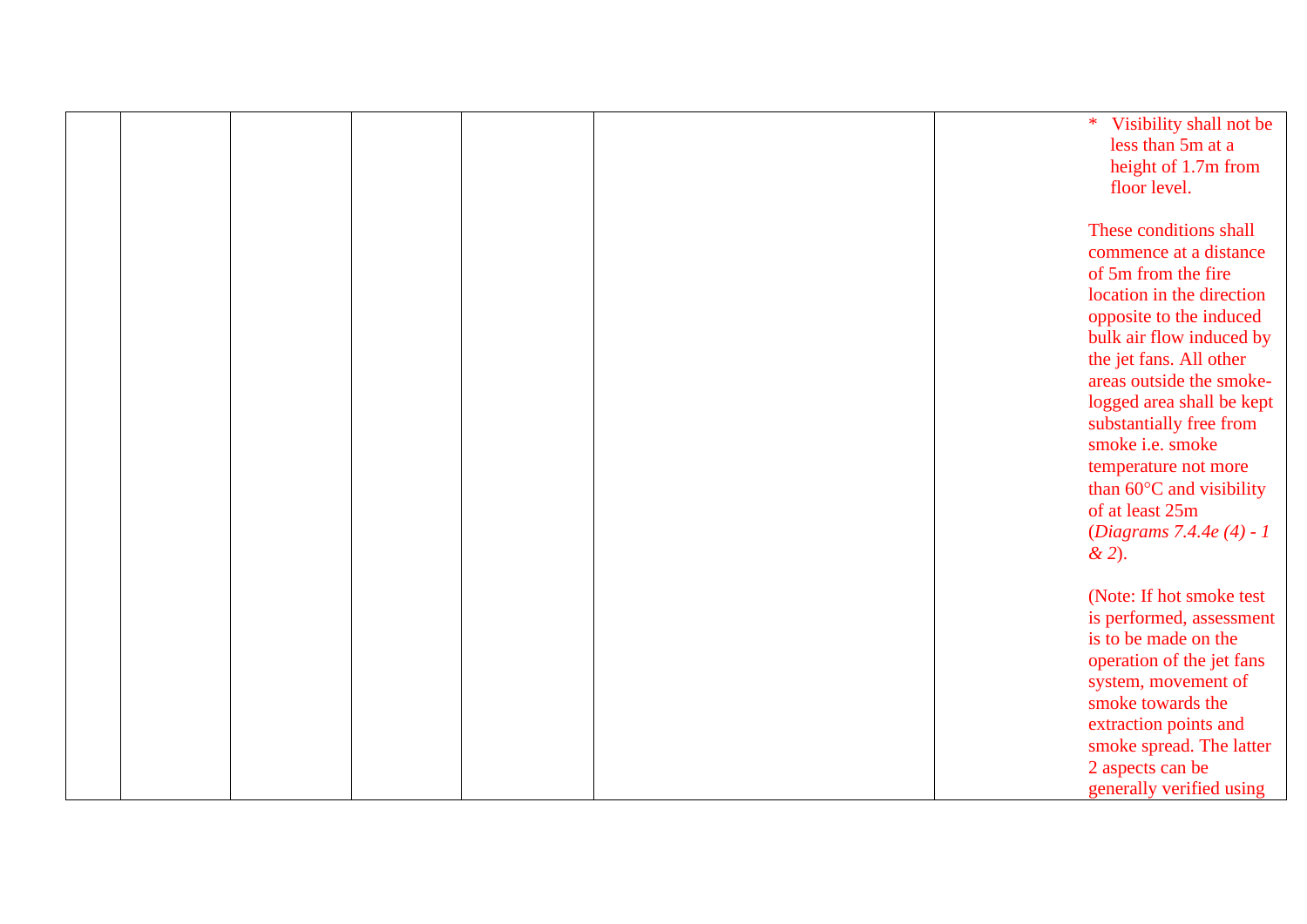|  |  |  |     |       | the above visibility<br>criterion. The<br>temperature criterion<br>need not be verified in<br>view of the nature of the<br>hot smoke test.)                                                                                                                                                                         |
|--|--|--|-----|-------|---------------------------------------------------------------------------------------------------------------------------------------------------------------------------------------------------------------------------------------------------------------------------------------------------------------------|
|  |  |  | (c) |       | CFD fire modelling input<br>parameters                                                                                                                                                                                                                                                                              |
|  |  |  |     | (i)   | <b>Fire Size</b>                                                                                                                                                                                                                                                                                                    |
|  |  |  |     |       | The design fire size shall<br>be based on at least 4MW<br>steady-state fire (i.e. car<br>fire). For general goods<br>vehicle, the design fire<br>size shall be based on at<br>least 10MW steady state<br>fire (FSE is expected to<br>provide justification for<br>the bigger fire size other<br>than the car fire). |
|  |  |  |     | (ii)  | Type of fire                                                                                                                                                                                                                                                                                                        |
|  |  |  |     |       | The type of fire shall be<br>flaming polyurethane.                                                                                                                                                                                                                                                                  |
|  |  |  |     | (iii) | Location of fire                                                                                                                                                                                                                                                                                                    |
|  |  |  |     |       |                                                                                                                                                                                                                                                                                                                     |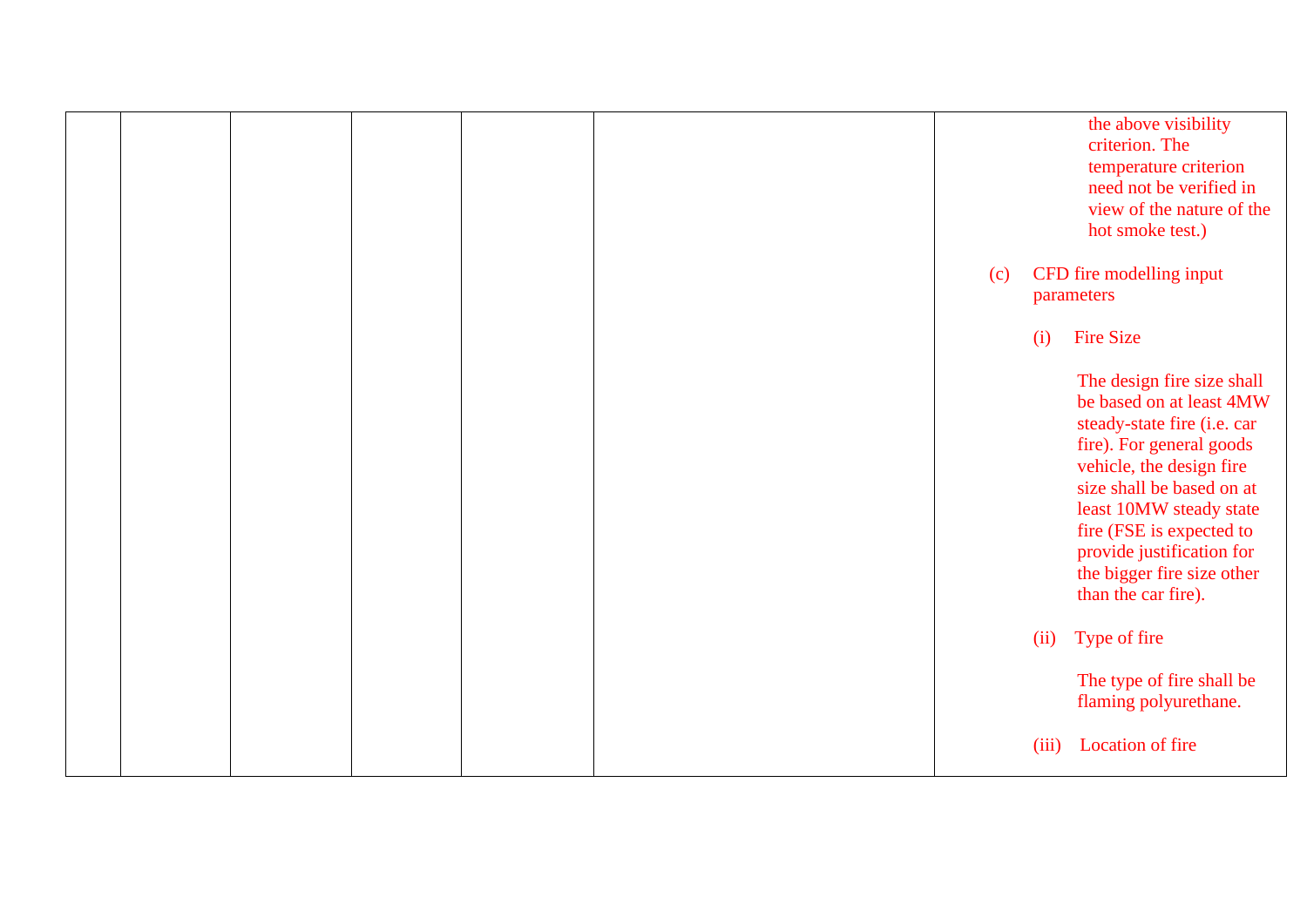|  |  |  |      | Generally, the fire should       |
|--|--|--|------|----------------------------------|
|  |  |  |      | be located furthest away         |
|  |  |  |      | from the exhaust points          |
|  |  |  |      | and in between zones. The        |
|  |  |  |      | relevant PE or Fire Safety       |
|  |  |  |      | Engineer should decide on        |
|  |  |  |      | the fire location( $s$ ) that is |
|  |  |  |      | (are) deemed most                |
|  |  |  |      | onerous with justification.      |
|  |  |  | (iv) | Down-stand beams and             |
|  |  |  |      | other obstruction                |
|  |  |  |      | The CFD model shall take         |
|  |  |  |      | into consideration the           |
|  |  |  |      | presence of any down-            |
|  |  |  |      | stand beams and other            |
|  |  |  |      | obstruction that are of          |
|  |  |  |      | depths of more than $1/10$       |
|  |  |  |      | of the car park floor to         |
|  |  |  |      | ceiling height so as to          |
|  |  |  |      | account for any resistance       |
|  |  |  |      | to airflow and turbulence.       |
|  |  |  | (v)  | Jet fan velocity profile         |
|  |  |  |      | Validation model of the          |
|  |  |  |      | velocity profile is to be        |
|  |  |  |      | carried out for a single jet     |
|  |  |  |      | fan. The data from the           |
|  |  |  |      | model shall be compared          |
|  |  |  |      | against physical test data.      |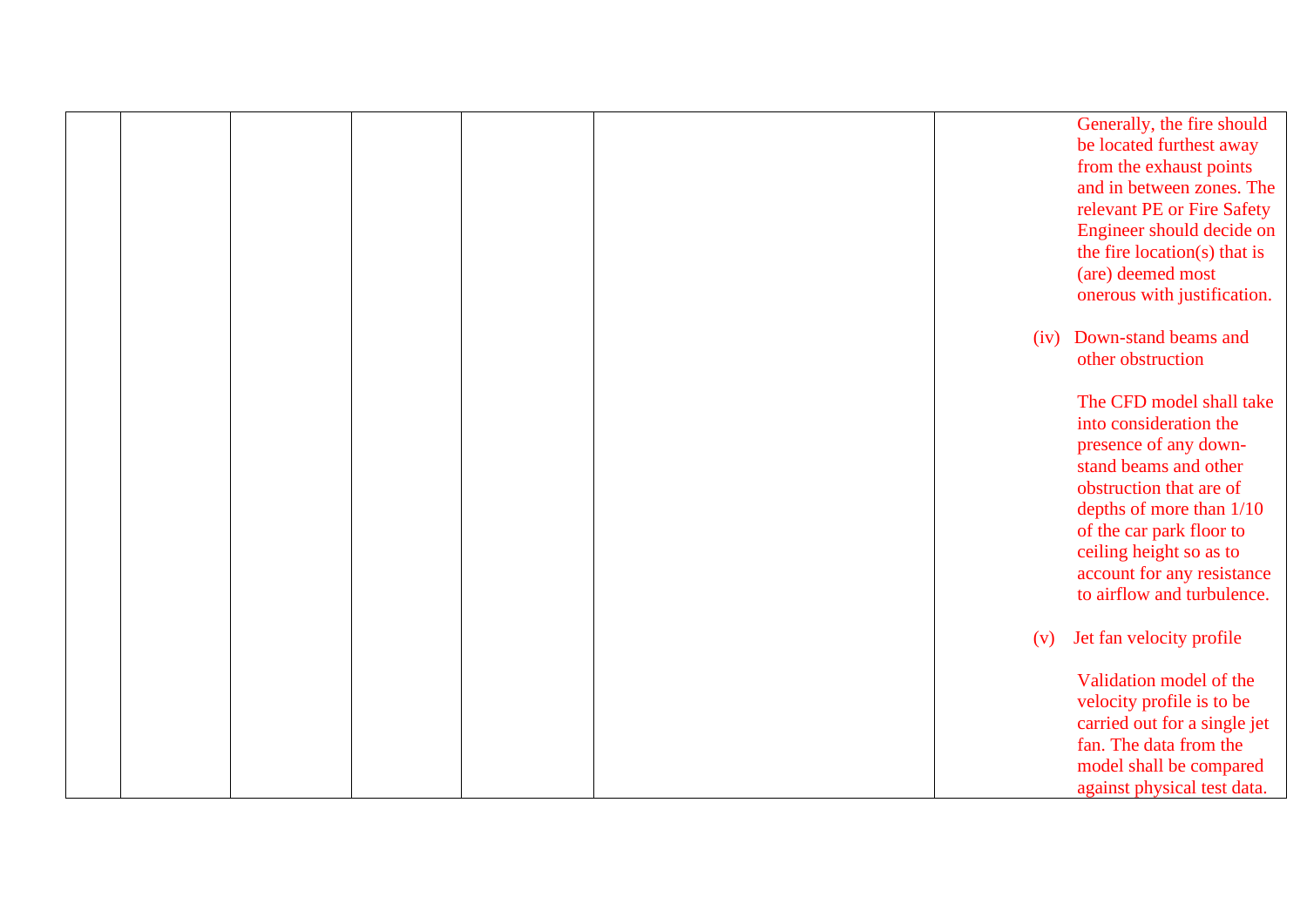|  |  |  | As such, the jet fan shall<br>be tested for velocity<br>profile by an accredited<br>testing laboratory for<br>comparison with the<br>simulated velocity profile.<br>The test report is to be<br>attached to the Fire<br><b>Engineering Report. The</b><br>equation to be used for the<br>deviation between the<br>CFD profile and actual |
|--|--|--|------------------------------------------------------------------------------------------------------------------------------------------------------------------------------------------------------------------------------------------------------------------------------------------------------------------------------------------|
|  |  |  | test profile is as follows:<br>Equation : Deviation = $[(A-B)/B] X 100\%$<br>Where:                                                                                                                                                                                                                                                      |
|  |  |  | $A = distance/width/height from CFD$<br>profile                                                                                                                                                                                                                                                                                          |
|  |  |  | $B = distance/width/height from$<br>actual test profile                                                                                                                                                                                                                                                                                  |
|  |  |  | The deviation of the distance, width<br>and height of the actual profile from<br>the simulated profile at the various<br>air velocities should be within 10%.                                                                                                                                                                            |
|  |  |  | Duration of fire<br>(vi)<br>simulation                                                                                                                                                                                                                                                                                                   |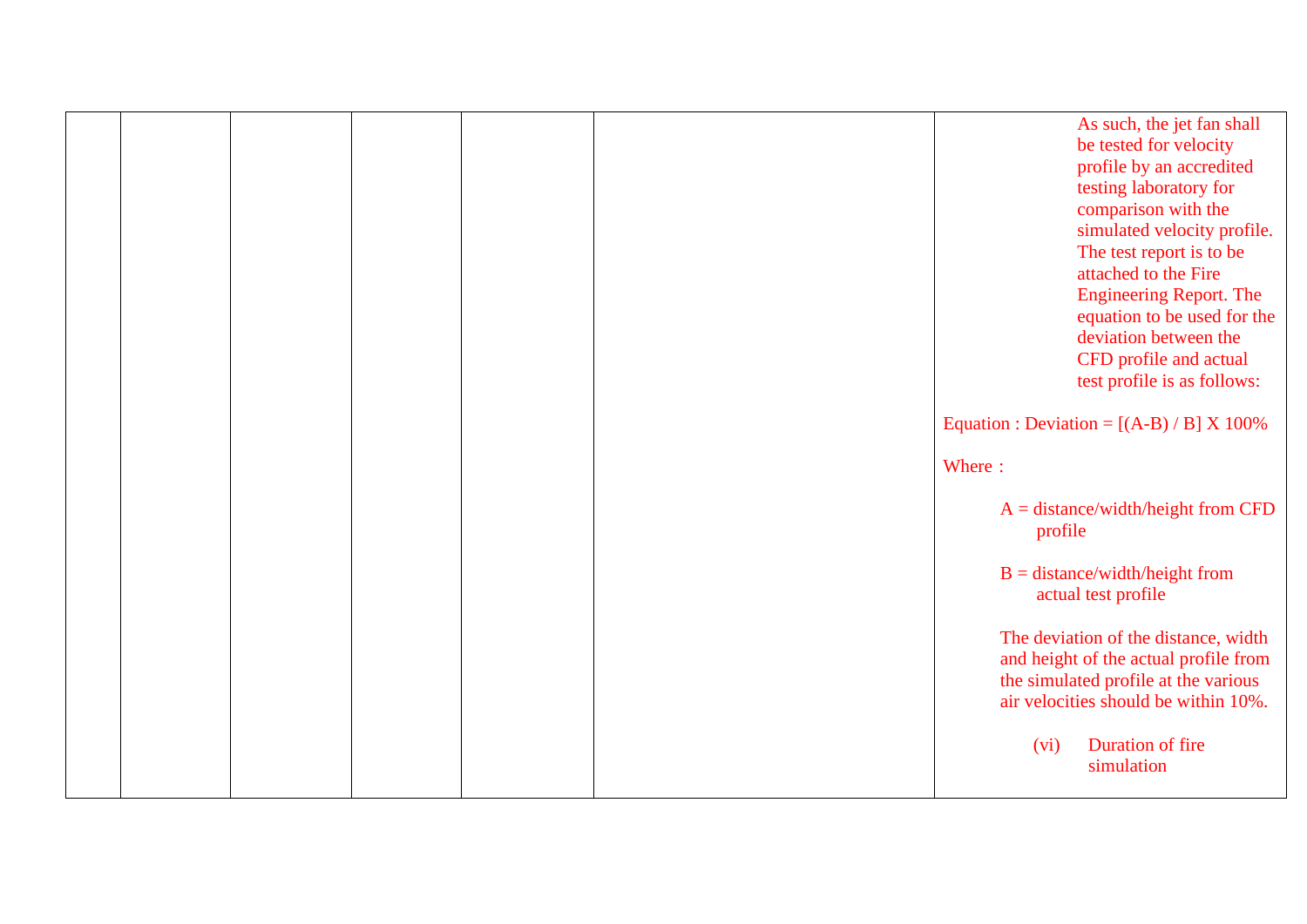|  |  |  |       | The duration of the fire<br>simulation shall be at<br>least 20 mins.                                                                                                                                                                                                                                                              |
|--|--|--|-------|-----------------------------------------------------------------------------------------------------------------------------------------------------------------------------------------------------------------------------------------------------------------------------------------------------------------------------------|
|  |  |  | (vii) | <b>Sprinkler</b> activation                                                                                                                                                                                                                                                                                                       |
|  |  |  |       | The model shall assume<br>there is no sprinkler<br>activation for the design<br>fire size specified in<br>Cl.7.4.4g.(1)(c)(i).                                                                                                                                                                                                    |
|  |  |  |       | (viii) Grid resolution                                                                                                                                                                                                                                                                                                            |
|  |  |  |       | The grid size to be used<br>in the fire model shall<br>not be larger than<br>200mm X 200mm X<br>200mm in the smoke<br>control zone where fire<br>is located and its<br>adjacent zones. Other<br>than these zones, the grid<br>size shall not be larger<br>than 400mm X 400mm<br>X 400mm. Alternatively,<br>the relevant PE or FSE |
|  |  |  |       | undertakes a grid                                                                                                                                                                                                                                                                                                                 |
|  |  |  |       | resolution study to                                                                                                                                                                                                                                                                                                               |
|  |  |  |       | ascertain the appropriate                                                                                                                                                                                                                                                                                                         |
|  |  |  |       | grid size needed for the<br>fire size and smoke                                                                                                                                                                                                                                                                                   |
|  |  |  |       |                                                                                                                                                                                                                                                                                                                                   |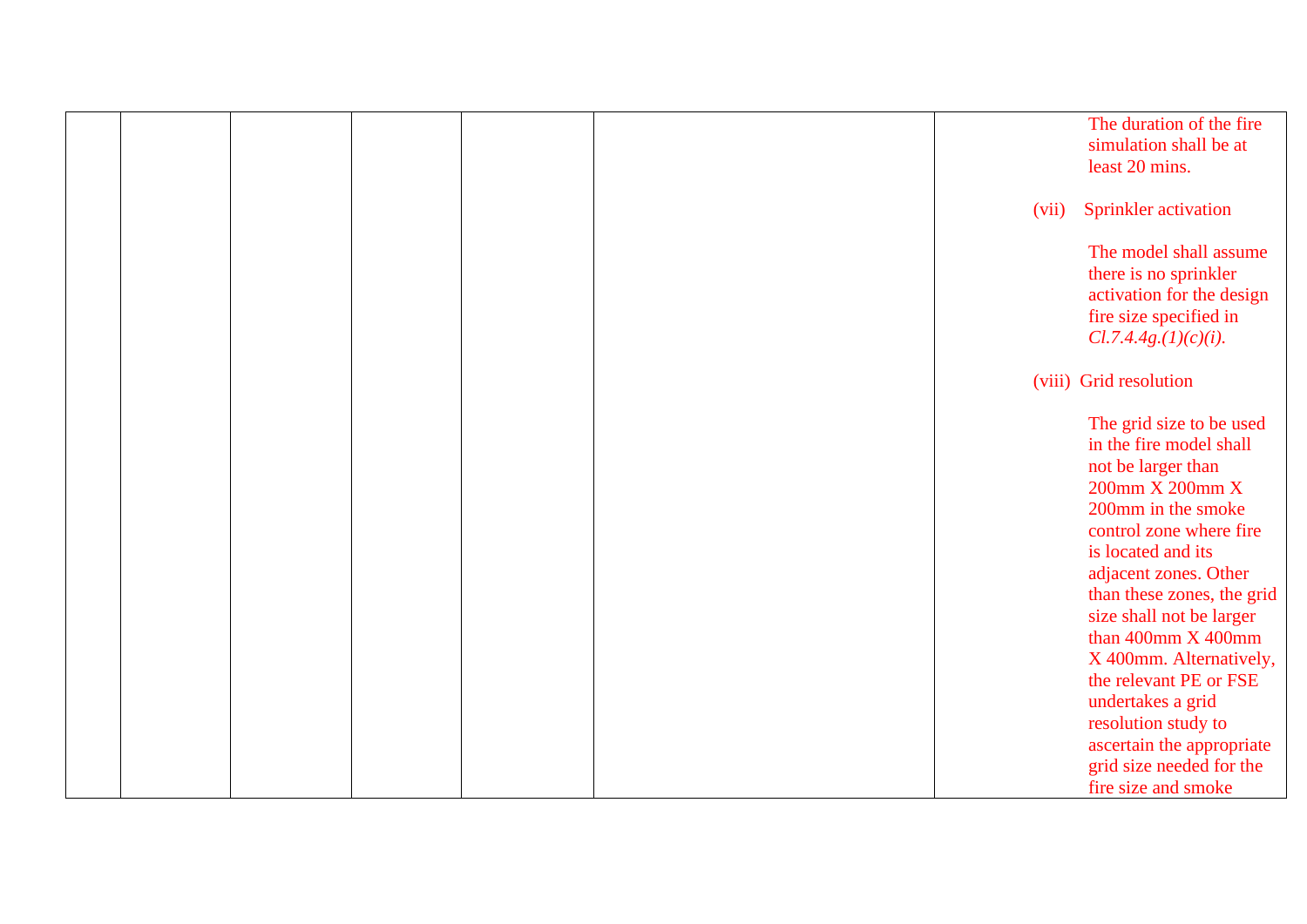|    |         |            |            |                          |     | flows modelled (e.g.<br>outcome of study<br>showing that additional<br>resolution does not make<br>much of a difference to<br>the results).                                                                                                                                                                                                                                      |
|----|---------|------------|------------|--------------------------|-----|----------------------------------------------------------------------------------------------------------------------------------------------------------------------------------------------------------------------------------------------------------------------------------------------------------------------------------------------------------------------------------|
|    |         |            |            |                          |     | Sensitivity study<br>(ix)                                                                                                                                                                                                                                                                                                                                                        |
|    |         |            |            |                          |     | A sensitivity study is to<br>be carried out to show<br>the impact of 1 group of<br>jet fan failure nearest the<br>fire on the overall<br>effectiveness of the jet<br>fans system. This study<br>is applicable to both fire<br>modelling and hot smoke<br>test. Notwithstanding the<br>failure of 1 group of jet<br>fans, the acceptance<br>criteria must still be<br>maintained. |
| 13 | 7.4.4i. | 01/03/2021 | 01/03/2021 | Reinstatement<br>of past | Nil | Operations and maintenance manual                                                                                                                                                                                                                                                                                                                                                |
|    |         |            |            | requirement              |     | An operations and maintenance manual shall<br>be attached. The manual shall contain the<br>roles and responsibilities of the building<br>owner/operator, the restrictions placed on the<br>building, identification of the sub-systems,<br>servicing and maintenance plan, fault                                                                                                 |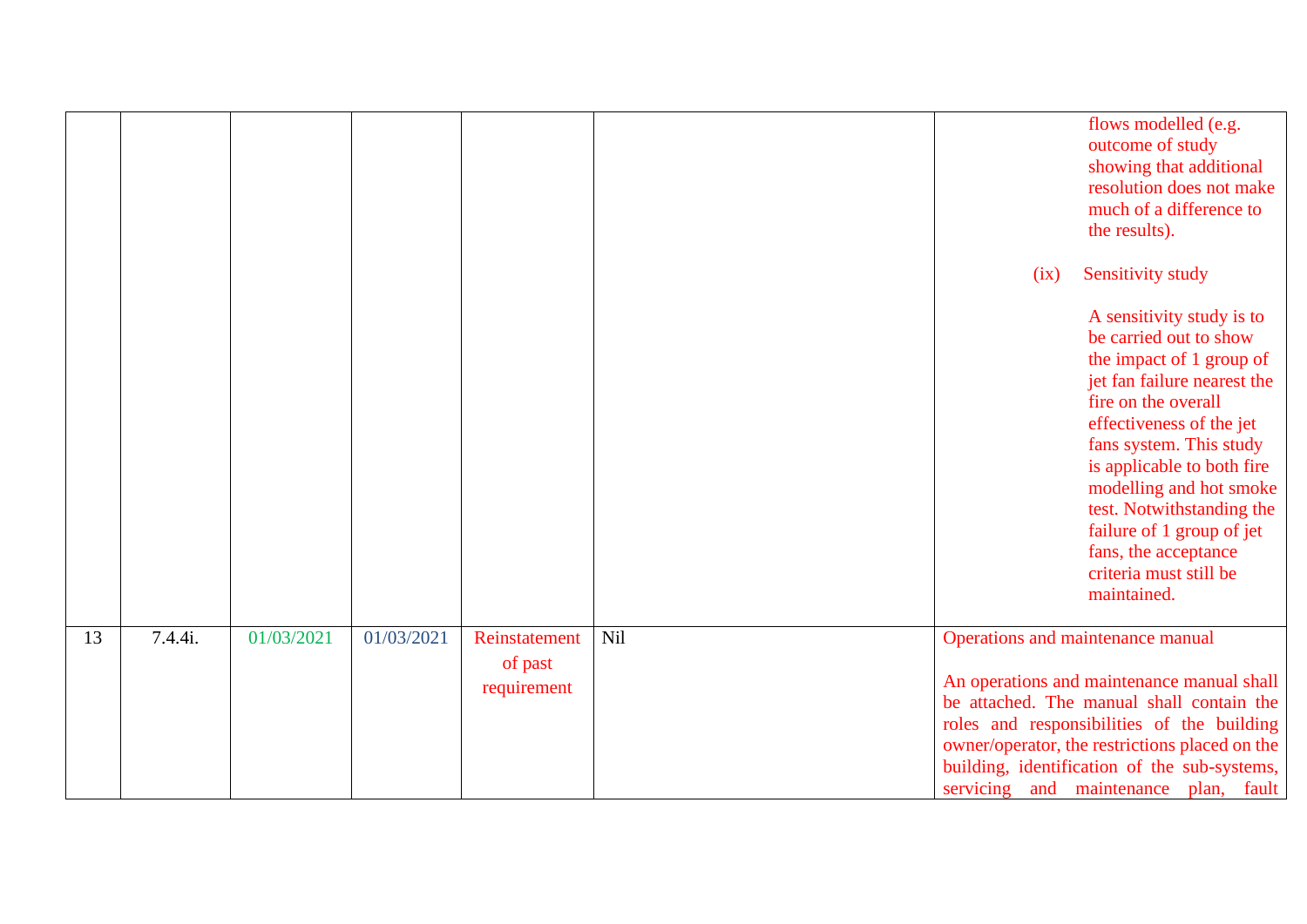|    |         |            |            |                                         |                                                                                                                                                                                                                                                                                                                                                                                                                                          | identification, etc. The manual can also be<br>used as a guide for future renovations and<br>changes to the building.                                                                                                                                                                                                                                                                                                                                |
|----|---------|------------|------------|-----------------------------------------|------------------------------------------------------------------------------------------------------------------------------------------------------------------------------------------------------------------------------------------------------------------------------------------------------------------------------------------------------------------------------------------------------------------------------------------|------------------------------------------------------------------------------------------------------------------------------------------------------------------------------------------------------------------------------------------------------------------------------------------------------------------------------------------------------------------------------------------------------------------------------------------------------|
| 14 | 7.4.4j. | 01/03/2021 | 01/03/2021 | Reinstatement<br>of past<br>requirement | Nil                                                                                                                                                                                                                                                                                                                                                                                                                                      | Commissioning test<br>The Registered Inspector who carries out<br>commissioning test of the jet fans system<br>may make reference to Table 2 of BS 7346 -<br>Part 7 as a guide. When hot smoke test is<br>performed, the PE/FSE shall use a test fire<br>size of 1MW. Reference may be made to AS<br>4391 on hot smoke test and PE is advised to<br>make reference on how the test can be<br>prepared and carried out in a proper manner.            |
| 15 | 8.1.7f. | 01/03/2021 | 01/03/2021 | Clarification                           | Self-illuminating signs                                                                                                                                                                                                                                                                                                                                                                                                                  | Self-illuminating signs Self-luminous sign                                                                                                                                                                                                                                                                                                                                                                                                           |
|    |         |            |            |                                         | The use of self-illuminating exit and<br>directional signs powered by radioactive<br>material are permitted in buildings,<br>provided the signs comply with UL 924, SS<br>563 and SS 508 (Part 1, 2, 3 & 5). Either<br>graphic or text format can be used for the<br>design of the signage. In addition, SS 563<br>Part 1 shall be complied with for<br>determination of the viewing distance with<br>distance factor $(Z)$ fixed at 50. | The use of self-illuminating self-luminous<br>exit and directional signs powered by<br>radioactive material are permitted in<br>buildings, provided the signs comply with<br>UL 924, SS 563 and SS 508 (Part 1, 2, 3 &<br>5). Either graphic or text format can be used<br>for the design of the signage. In addition, SS<br>563 Part 1 shall be complied with for<br>determination of the viewing distance with<br>distance factor (Z) fixed at 50. |
| 16 | 11.8.2  | 01/03/2021 | 01/03/2021 | Clarification                           | Fire-rated doors                                                                                                                                                                                                                                                                                                                                                                                                                         | Fire-rated doors                                                                                                                                                                                                                                                                                                                                                                                                                                     |
|    |         |            |            |                                         | a. Requirements for CoC                                                                                                                                                                                                                                                                                                                                                                                                                  | a. Requirements for CoC                                                                                                                                                                                                                                                                                                                                                                                                                              |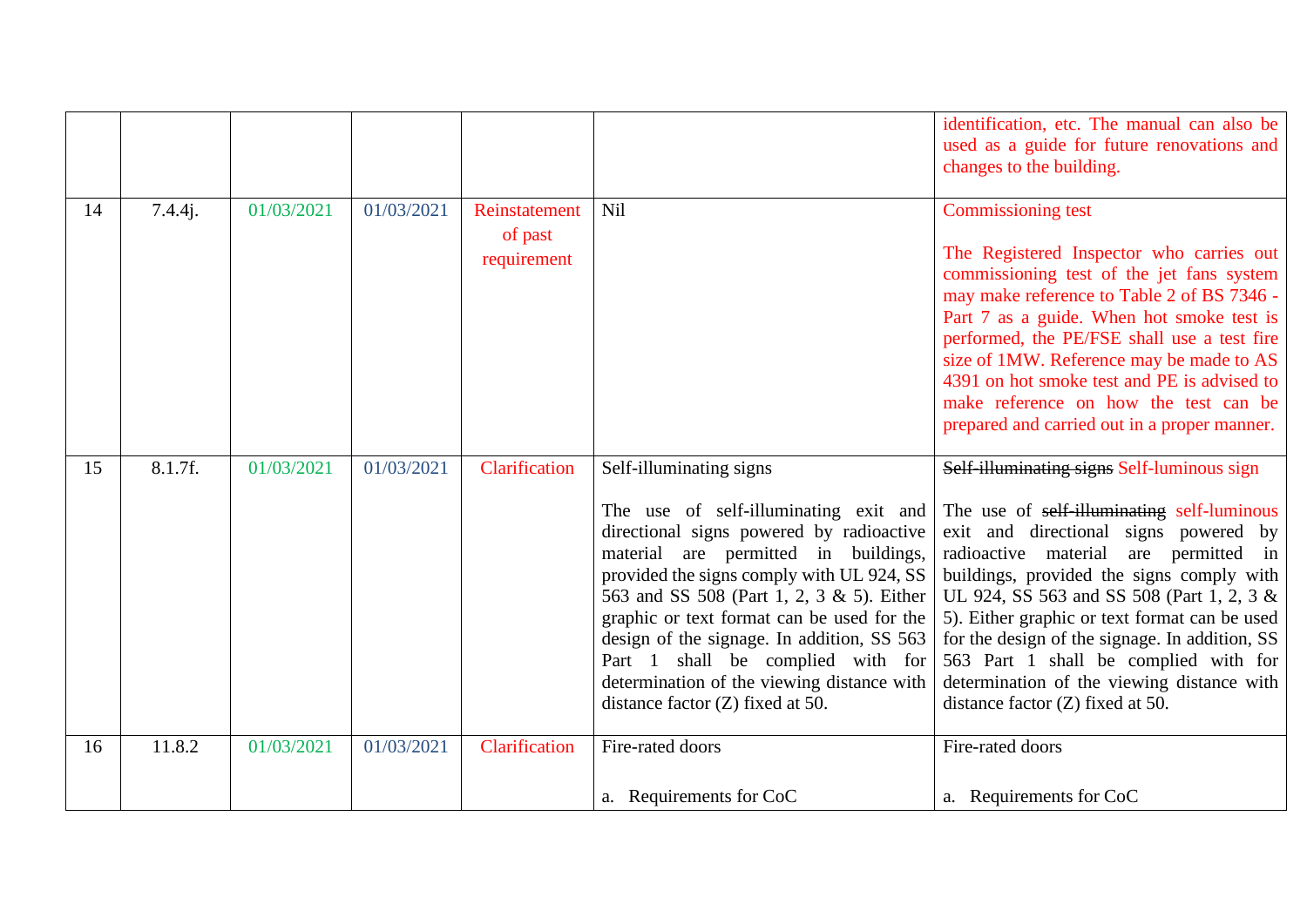|  |  | (1) The brand, model and test report<br>number of hardware shall be<br>displayed on the CoC, including,<br>but not limited to:<br>(a) Door closer (Concealed); | (1) The brand, model and test report<br>number of hardware shall be<br>displayed on the CoC, including, but<br>not limited to:<br>(a) Door closer (Concealed); |
|--|--|----------------------------------------------------------------------------------------------------------------------------------------------------------------|----------------------------------------------------------------------------------------------------------------------------------------------------------------|
|  |  | (b) Locks and latches                                                                                                                                          | (b) Locks and latches                                                                                                                                          |
|  |  | (electromechanically operated);                                                                                                                                | (electromechanically operated);                                                                                                                                |
|  |  | (c) Door coordinator devices;                                                                                                                                  | (c) Door coordinator devices;                                                                                                                                  |
|  |  | (d) Door bolts;                                                                                                                                                | (d) Door bolts;                                                                                                                                                |
|  |  | (e) Lever handles and knots;                                                                                                                                   | (e) Lever handles and knots;                                                                                                                                   |
|  |  | (f) Mechanical locks and latches;                                                                                                                              | (f) Mechanical locks and latches;                                                                                                                              |
|  |  | (g) Emergency exit devices;                                                                                                                                    | (g) Emergency exit devices;                                                                                                                                    |
|  |  | (h) Panic exit devices;                                                                                                                                        | (h) Panic exit devices;                                                                                                                                        |
|  |  | (i) Single axis hinges;                                                                                                                                        | (i) Single axis hinges;                                                                                                                                        |
|  |  | (i) Electrically powered door hold-                                                                                                                            | (i) Electrically powered door hold-                                                                                                                            |
|  |  | open devices;                                                                                                                                                  | open devices;                                                                                                                                                  |
|  |  | (k) Cylinders for locks; and                                                                                                                                   | (k) Cylinders for locks; and                                                                                                                                   |
|  |  | (l) Mechatronic cylinders.                                                                                                                                     | (l) Mechatronic cylinders.                                                                                                                                     |
|  |  | Requirements for door closers<br>b.                                                                                                                            | b. Requirements for door closers                                                                                                                               |
|  |  | (1) All door closers (regardless if<br>concealed or surface-mounted)<br>shall have their own CoCs.                                                             | (1) All door closers (regardless if<br>concealed, or surface-mounted or<br>floor-mounted) shall have their own<br>CoCs.                                        |
|  |  |                                                                                                                                                                |                                                                                                                                                                |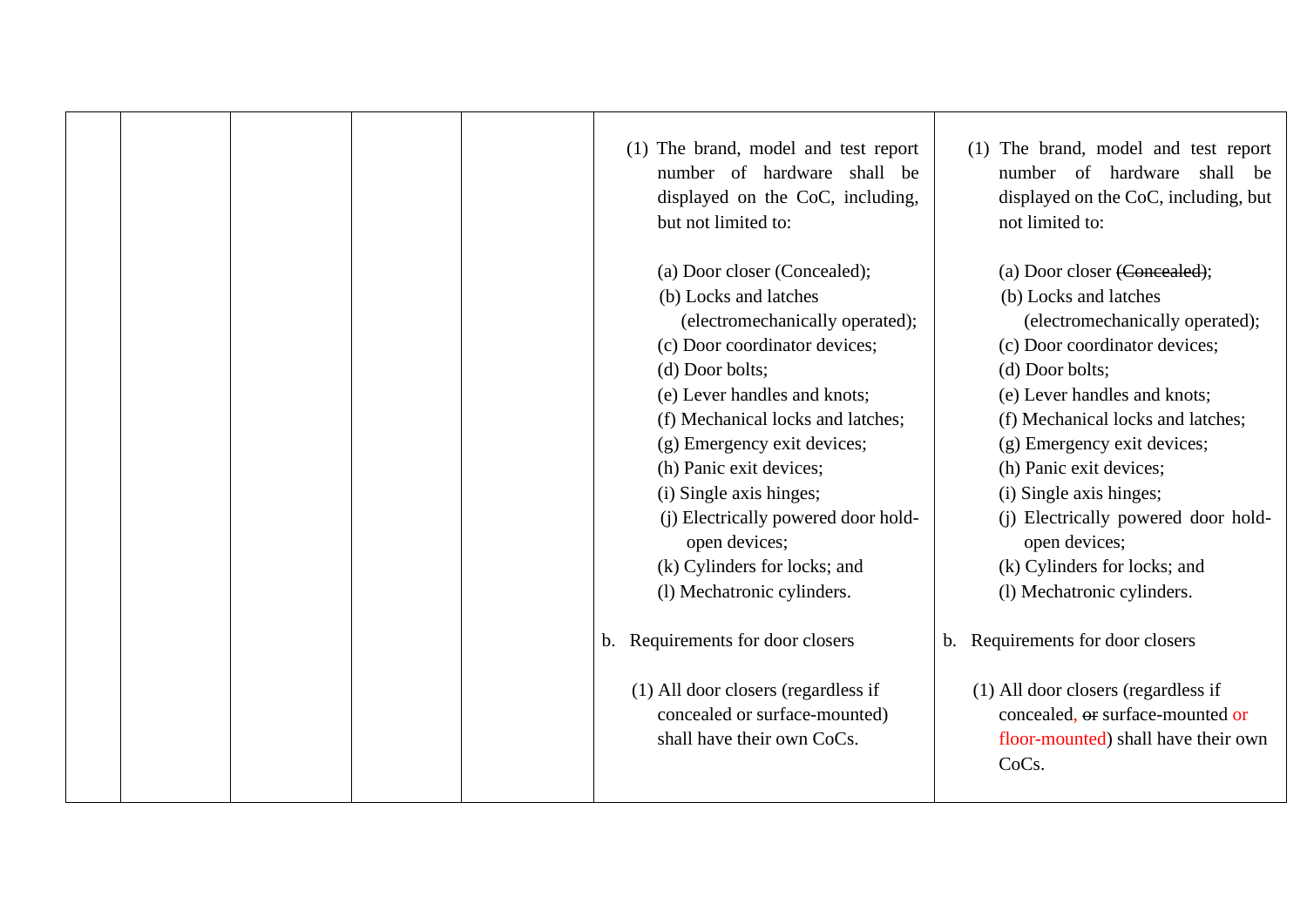|  |  |       | (2) For concealed door closers, these  |     | (2) For concealed door closers, these  |
|--|--|-------|----------------------------------------|-----|----------------------------------------|
|  |  |       | shall be tested together with the      |     | shall be tested together with the      |
|  |  |       | specific type of fire-rated door (i.e. |     | specific type of fire-rated door (i.e. |
|  |  |       | brand, model, fire performance),       |     | brand, model, fire performance),       |
|  |  |       | and their CoC numbers and              |     | and their CoC numbers and              |
|  |  |       | specifications shall be included in    |     | specifications The door closer         |
|  |  |       | the appendix for that related fire     |     | specifications and CoC                 |
|  |  | door. |                                        |     | number/CoC holder company name         |
|  |  |       |                                        |     | shall be included in the appendix for  |
|  |  |       | (3) Uninsulated surface-mounted door   |     | that related fire door.                |
|  |  |       | closers shall only be used on          |     |                                        |
|  |  |       | uninsulated doors. Insulated           |     | (3) Uninsulated surface-mounted door   |
|  |  |       | surface-mounted door closers may       |     | closers shall only be used on          |
|  |  |       | be used on either insulated or         |     | uninsulated doors. Insulated           |
|  |  |       | uninsulated doors.                     |     | surface-mounted door closers may       |
|  |  |       |                                        |     | be used on either insulated or         |
|  |  | (4)   | The 6-digit coding system              |     | uninsulated doors.                     |
|  |  |       | indicating the performance of the      |     |                                        |
|  |  |       | door closer, as stipulated in SS       | (3) | The 6-digit coding system              |
|  |  |       | 332 Cl 6 Annex C or EN 1154,           |     | indicating the performance of the      |
|  |  |       | shall be stored within the QR code     |     | door closer, as stipulated in SS 332   |
|  |  |       | on the serial label for the door       |     | Cl 6 Annex C or EN 1154, shall be      |
|  |  |       | closer.                                |     | stored within the QR code on the       |
|  |  |       |                                        |     | serial label for imprinted on the      |
|  |  |       | (5) The following statement shall be   |     | door closer.                           |
|  |  |       | included in the appendix of the        |     |                                        |
|  |  |       | CoC:                                   |     |                                        |
|  |  |       |                                        |     |                                        |
|  |  |       |                                        |     |                                        |